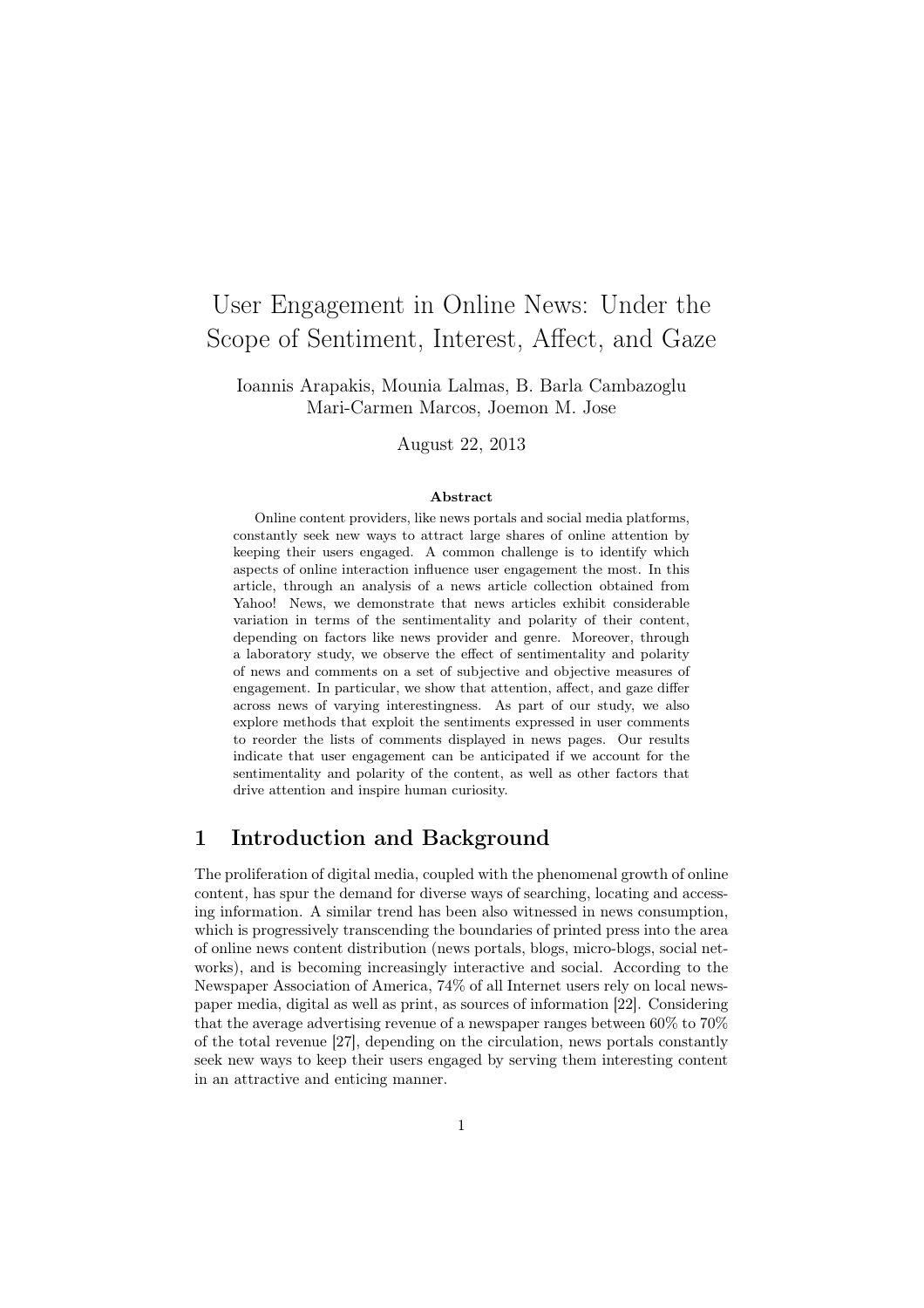In general, interest in online content is highly asymmetrical; only a small portion of that content receives significant attention, while the remaining majority is barely noticed [39]. But, what really drives user interest and facilitates engagement with the news content? This is the question we attempt to answer in this article. In particular, we examine which aspects of user interaction influence engagement the most in the online news domain, while considering the fundamental role of user interest. In addition, we demonstrate how standard engagement metrics and content-based sentiment features can be leveraged to quantify the level of interaction between the user and the news content. Previous studies have mostly examined the relationship between information propagation and user supplied comments [45, 40, 46] or web content properties [4, 6, 8, 50, 53, 55].

One of the characteristics of user engagement is the affective dimension of the interaction between the user and the content. A potential way of examining this dimension is analysing the sentiments expressed within the content. So far, different aspects of sentiment analysis have been investigated by the research community, such as extraction [1, 3, 54], classification [13, 34, 47], retrieval [17, 56], summarization [7, 25], and presentation [19]. Sentiment analysis techniques mainly focused on identifying the linguistic features that contribute to the affective content of text and how these features could be automatically extracted to obtain a sentiment metric. In particular, in [24], two complementary sentiment metrics were defined: sentimentality, which quantifies the total amount of sentiments expressed in the content, and polarity (attitude), which represents the inclination towards positive or negative sentiments, i.e., the direction of aggregated sentiments (Section 2.2 contains more details about our use of these metrics). While sentiment analysis has been applied in news and blog analysis [5, 14, 18, 33, 50, 55], the interaction between sentiment and user engagement in online news content remains largely unexplored.

In this work, one of our goals is to bridge the divide between sentiment metrics that derive from the content and offline behaviour measures of engagement. We aim to establish which aspects of user interaction influence engagement the most in the online news domain. To this end, we conducted an analysis of 13,319 news articles taken from Yahoo! News US.<sup>1</sup> Our analysis demonstrates that news articles exhibit considerable variation in terms of the sentimentality and polarity of their content, depending on variables like news provider and genre. Given that variation, we employed a smaller subset of our news collection and observed the real-life effects of articles' sentiment characteristics on the news reading experience, through a correlation analysis.

As another contribution, we employed a set of user engagement measures [2], namely positive and negative affect, focused attention, and gaze behaviour, and demonstrated how they differ across online news of varying interestingness. In general, engagement measures can be divided into two broad types: subjective and objective. Subjective measures are central to user engagement and generally involve self-reports or interviews that rely heavily on user's perception. Thus, they are susceptible to post-hoc interpretation bias. On the other hand, objec-

 $1$ http://news.yahoo.com/us/.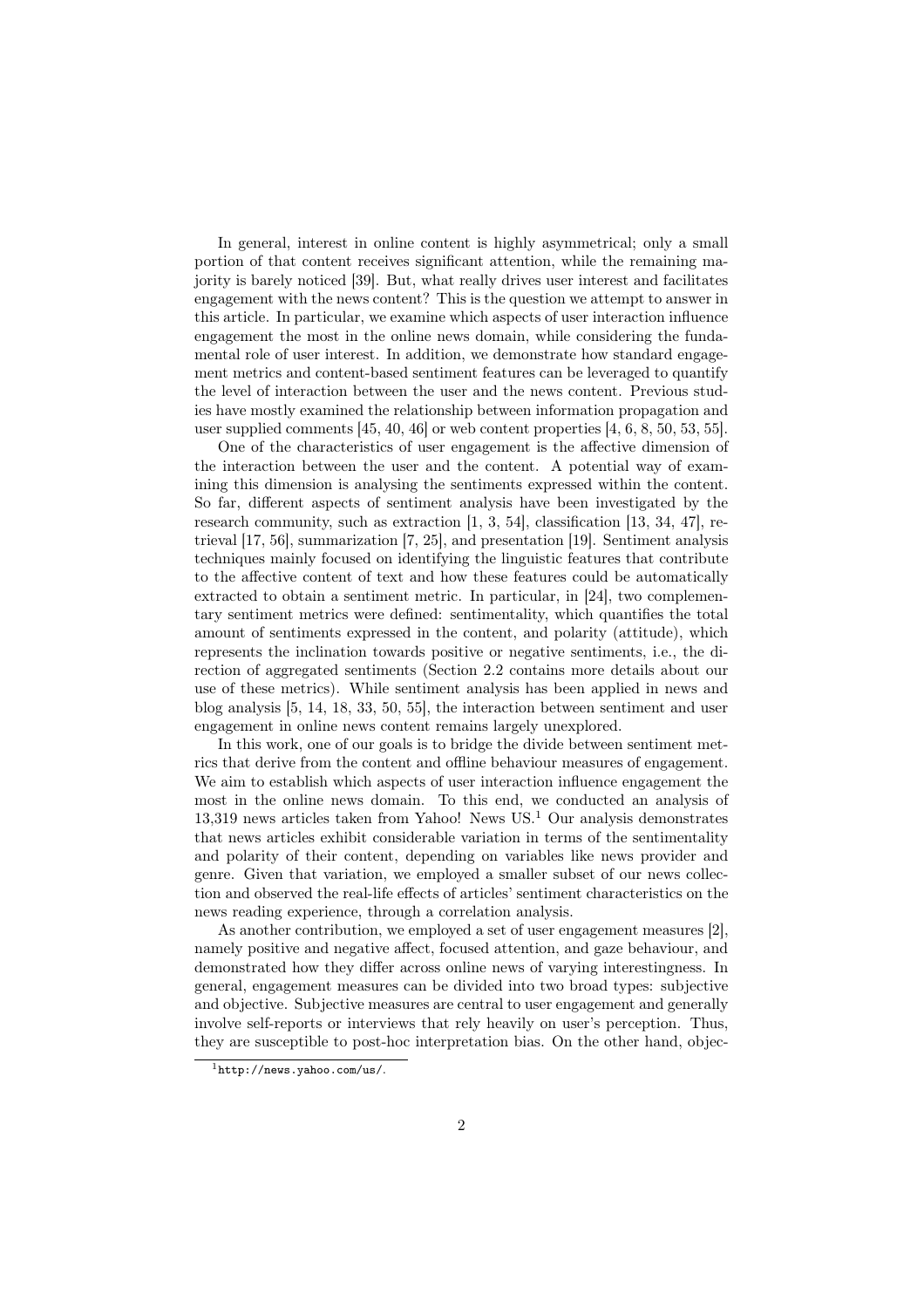tive measures like neuro-physiological signals and web analytics can provide a more reliable and objective mapping of user actions, independent of user's perceptual ability, but it is not always clear which specific aspects of engagement they target. Our approach to studying engagement is holistic in the sense that it leverages the limitations with each type of measure. In particular, we observed that the experienced affect and the level of attention are determined to a large extent by user interest, which plays a fundamental role in user engagement. We also discovered that, although interestingness is user-dependent, it can be anticipated to some degree if we account for factors like the sentimentality and polarity of the content.

Finally, we exploited the sentiments expressed in user comments to reorder the list of comments displayed in news articles and observed the effect of different comment orderings on user engagement. So far, comments have been examined for the most part in terms of volume [40, 46] or ratings (e.g., likes, votes), which would be one way of measuring engagement. For example, the number of comments posted in an article is considered as a measure of popularity or user participation. Our approach is broader and treats comments as content rich in sentiment information, which can provide useful insights about people's experiences on a particular activity domain [49]. We show that certain comment orderings are more preferable than others depending on article interestingness and user gender.

The rest of the paper is organised as follows. In Section 2 we present our analysis of online news articles and demonstrate how they vary in terms of the sentimentality and polarity of their content. In Section 3 we provide details about our controlled experimental user-study, where we jointly analyse the affective and attention components of engagement with the content-based features of news articles, on a subset of our news collection. In Section 4 we review our results and in Section 5 discuss our main findings. Finally, we conclude the paper and suggest future research directions in Section 6.

# 2 Sentiment Analysis of News Articles

We begin our analysis with a study of news articles taken from Yahoo! News. The goal of this analysis is to demonstrate that news articles exhibit significant variation in terms of the sentimentality and polarity of their content, depending on variables like news provider and genre.

### 2.1 News Dataset

Our dataset contained 13,319 news articles from Yahoo! News US, all written in English. Yahoo! News is a news portal and a news aggregator by Yahoo! that categorises news into "Top Stories", "U.S. National", "World", "Business", "Entertainment", "Science", among several other genres. Articles in Yahoo! News come from news services such as the Associated Press, CNN, BBC, and Reuters.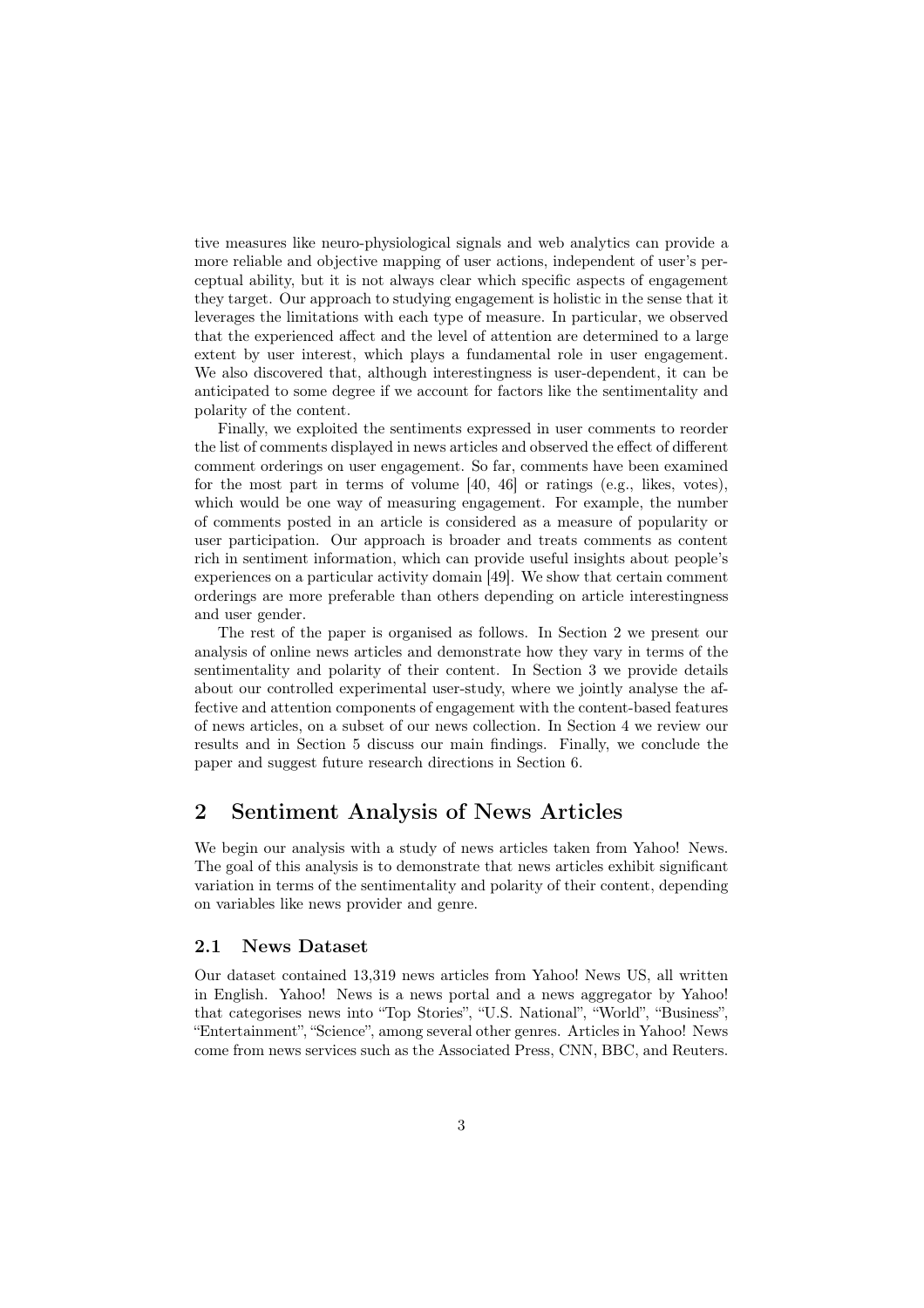The Yahoo! News portal is available in different regions and languages, including Brazil, France, Germany, India, Spain, United Kingdom, and US.

Our dataset was constructed by crawling news articles from the US portal of Yahoo! News, over a period of two weeks. We connected to the RSS feed of Yahoo! News every 15 minute and discovered newly published articles. We then fetched these articles from Yahoo! News. Each article was identified by its unique URI and stored in a database, along with some meta-data, such as article's genre (e.g., politics, sports, crime), its publication date, and its HTML content on the day of the publication.

### 2.2 Sentiment Analysis Tool

To compute the degree (sentimentality) and sign (polarity) of the sentiments expressed in the news articles and user comments, we used SentiStrength, a widely used lexicon-based, sentiment analysis tool [42]. SentiStrength was designed especially for sentiment detection in short informal text and has been deployed and evaluated successfully in several studies [24, 41, 42, 43, 44, 48, 52]. For a given piece of short text, the SentiStrength tool generates a positive and a negative sentiment score for each word in the text. When computing these two word-level scores, SentiStrength relies on a number of editorially created word lists, including a sentimental word list, a booster word list, an idiom list, a negation word list, and an emoticon list. The generated positive scores are integers in the range from  $+1$  (neutral) to  $+5$  (extremely positive), while the negative scores are integers in the range from  $-1$  (neutral) to  $-5$  (extremely negative). The tool returns the maximum/minimum word scores of the positive/negative sentiment scores associated with the text. For example, the sentence "*President Obama tries to reform food aid as agribusiness fights back*" would receive the following classification rationale: President Obama tries to reform food aid $[+2]$ as agribusiness fights  $[-3]$  back. In the above sentence, the word "aid" has received the maximum (within the sentence) positive sentiment score  $+2$ , whereas the word "fights" has received the maximum negative sentiment score  $-3$ . These two scores characterise the sentimentality/polarity of that particular sentence.

We used the positive/negative scores returned by SentiStrength to compute the sentimentality and the polarity of a sentence. Following [24], we computed the sentimentality of a sentence as the sum of the absolute values of the positive and negative scores associated with the sentence. We determined the polarity of the sentence as a sum of its positive and negative scores. The sentimentality of a news article was then computed by taking an average over the sentimentality scores of the sentences in the article. The polarity of the article was computed in a similar manner by averaging the polarity scores of the sentences in the article.

#### 2.3 Data Characterisation

Herein, we analyze the change in sentimentality and polarity of news content depending on i) the news source the article is obtained from, ii) the genre of the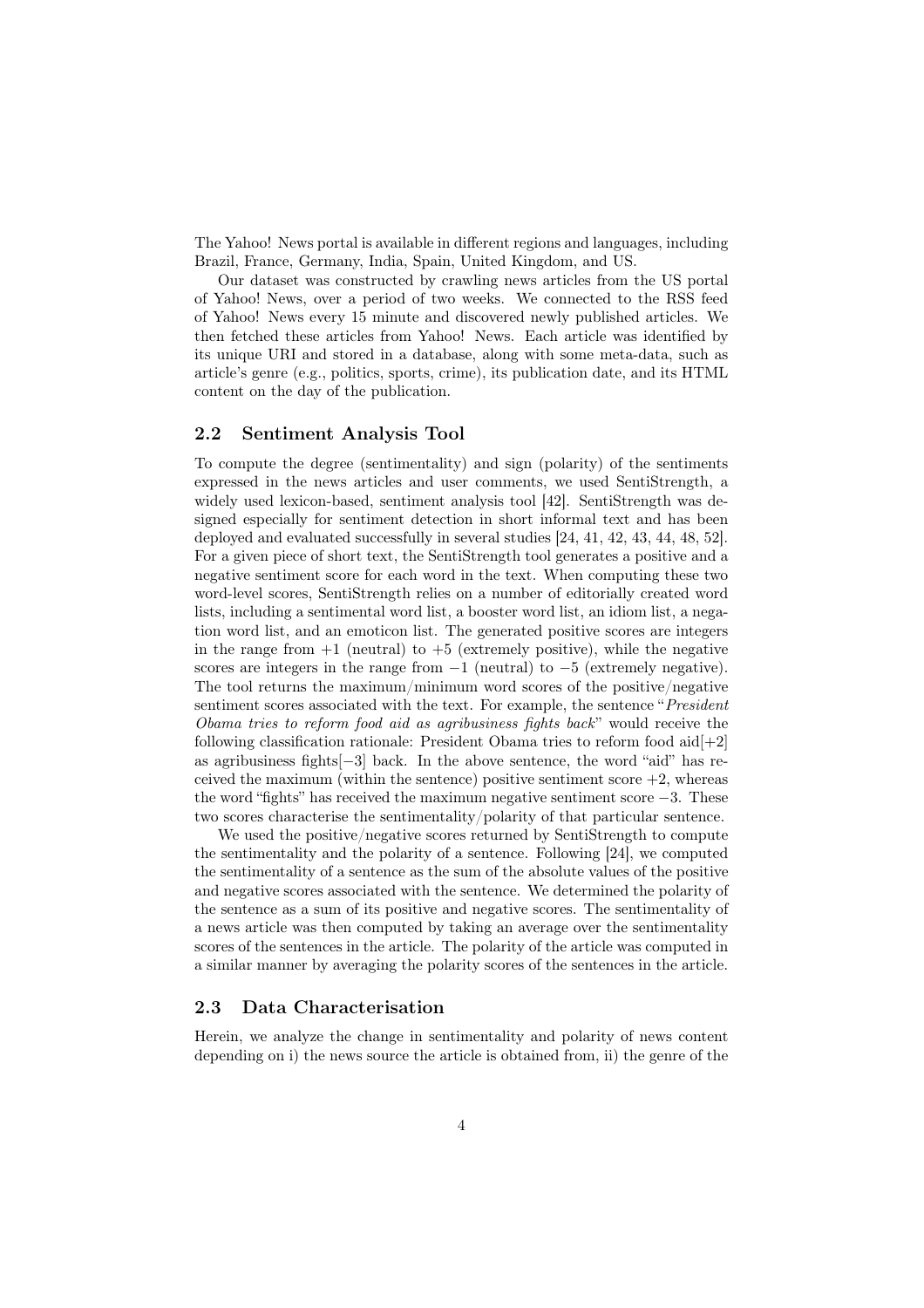article, and iii) the time the article is published on the Web.

News provider: As discussed in Section 2.1, the news articles in Yahoo! News come from various news providers, like the Associated Press and Reuters. In Figure 1, these news providers are represented by different circles, and the size of each circle indicates the volume of news articles generated by the corresponding provider. The sentimentality and polarity scores of a provider were computed by averaging the sentimentality and polarity scores of all articles obtained from the provider, respectively. The articles in our collection were mainly obtained from two big news providers, Reuters and Associated Press. The remaining providers were relatively small in terms of their contribution to the published articles. According to Figure 1, news sources show variation in terms of the average sentimentality and polarity of the articles they provide. The two big news providers are somewhat similar to each other in that both provide relatively more sentimental and negative news articles, while Reuters provides slightly more sentimental articles than Associated Press. We observe several small-scale news providers that provide positive or neutral news articles. These are mainly some "niche" news providers that serve technical news articles or press releases.

Genre: The genre of an article is one of the main factors that affect the sentimentality and polarity of the article. Our news collection has a fine-grain categorization of news articles into genres, performed by professional editors. In our work, we further combined some related genres and came up with a more coarse-grain categorization, including 14 genres. Figure 2 shows the average sentimentality and polarity of the articles belonging to these genres. According to this figure, there is high variation depending on the genre. For articles in genres like law, health, entertainment, politics, and life, we observe a larger amount of sentimentality. On the other hand, genres like technology and science have the lowest sentimentality. In terms of polarity, the news articles are already known to be negative compared to other types of media content [53]. In our case, we observe the most negative articles in genres such as law, health, and politics. The entertainment news are much less negative although they have high sentimentality.

We also examined the differences in the sentimentality and polarity of news titles and articles across the available genres. The Kruskal-Wallis test was applied to analyse the observed intra-genre variability. In all cases, the title sentimentality  $(H(13) = 693.63, p < .001)$ , the title polarity  $(H(13) = 932.13, p < .001)$ *.*001), the body of article sentimentality  $(H(13) = 1330.40, p < .001)$ , and the body of article polarity  $(H(13) = 3394.69, p < .001)$  were significantly affected by the article genre. Mann-Whitney tests were used to follow up these findings for all pair-wise comparisons of news genres. The effect sizes are presented in Table 1. In this analysis, a Bonferroni correction was applied and so all effects were examined at a 0.005 level of significance. Those that were not found statistically significant were omitted. We also followed Cohen's [10, 11] suggestion on what constitutes a large or small effect. The effect sizes shown in Table 1 validate our initial assumption that news genres vary significantly on the sentimentality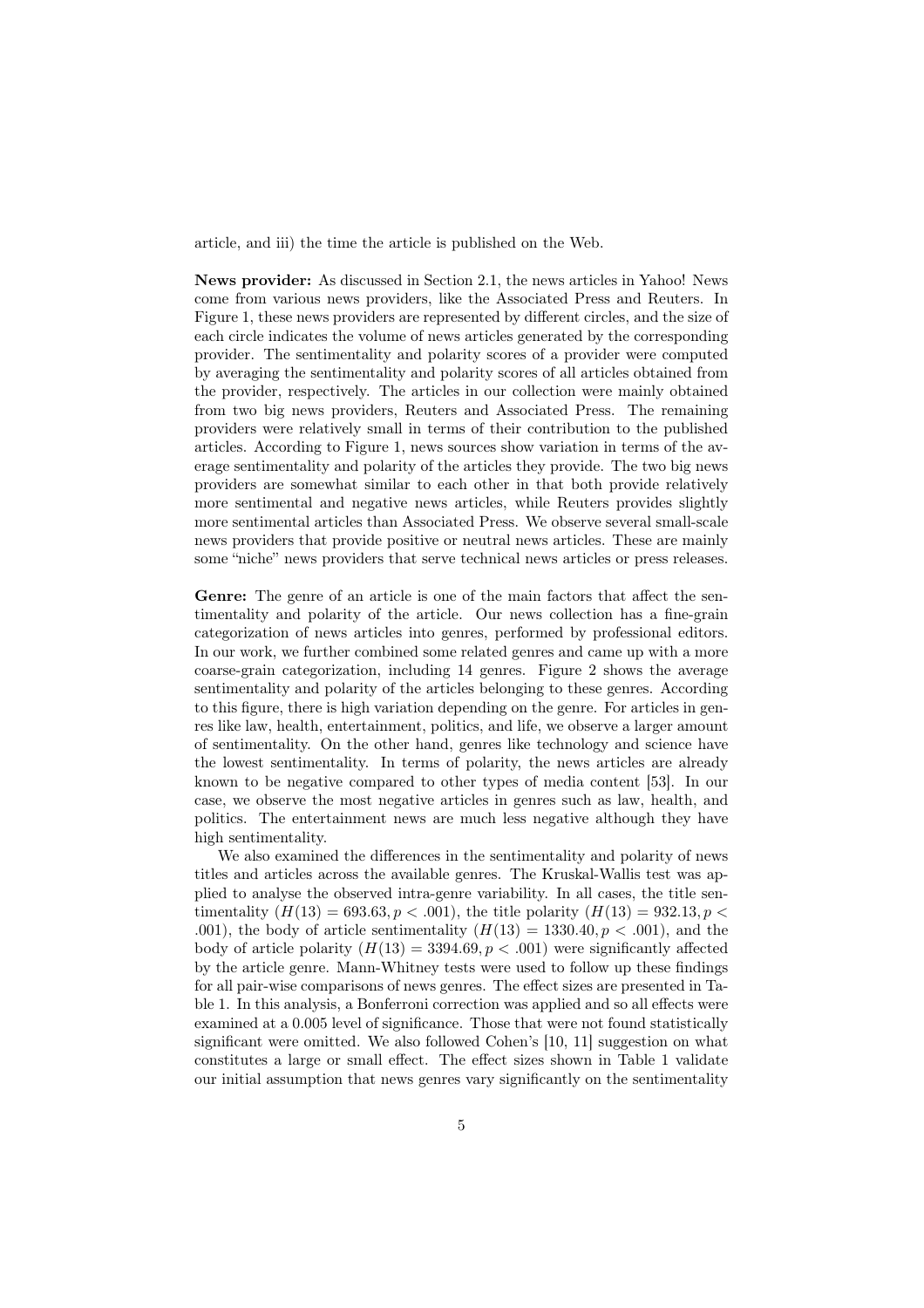



Figure 1: Variation of news volume, sentimentality, and polarity with respect to the news provider.

Figure 2: Variation of news volume, sentimentality, and polarity with respect to the genre.



Figure 3: Variation of news volume, sentimentality, and polarity with respect to the day of the week.

and polarity characteristics of their content, potentially creating diverse news reading experiences.

Sentiment-rich content is more attractive and can provide useful insights about the general sentiment tendency towards a topic. This theory is partly supported by our findings, which suggest that web users are drawn to highly sentimental news that are characterised by a negative polarity. This makes sense since news headlines are written to induce emotional reactions and attract people's attention, and news articles are already known to be negative compared to other types of media content [53].

Time: We next investigate whether the time at which an article is published has an effect on the article's sentimentality or polarity. We grouped articles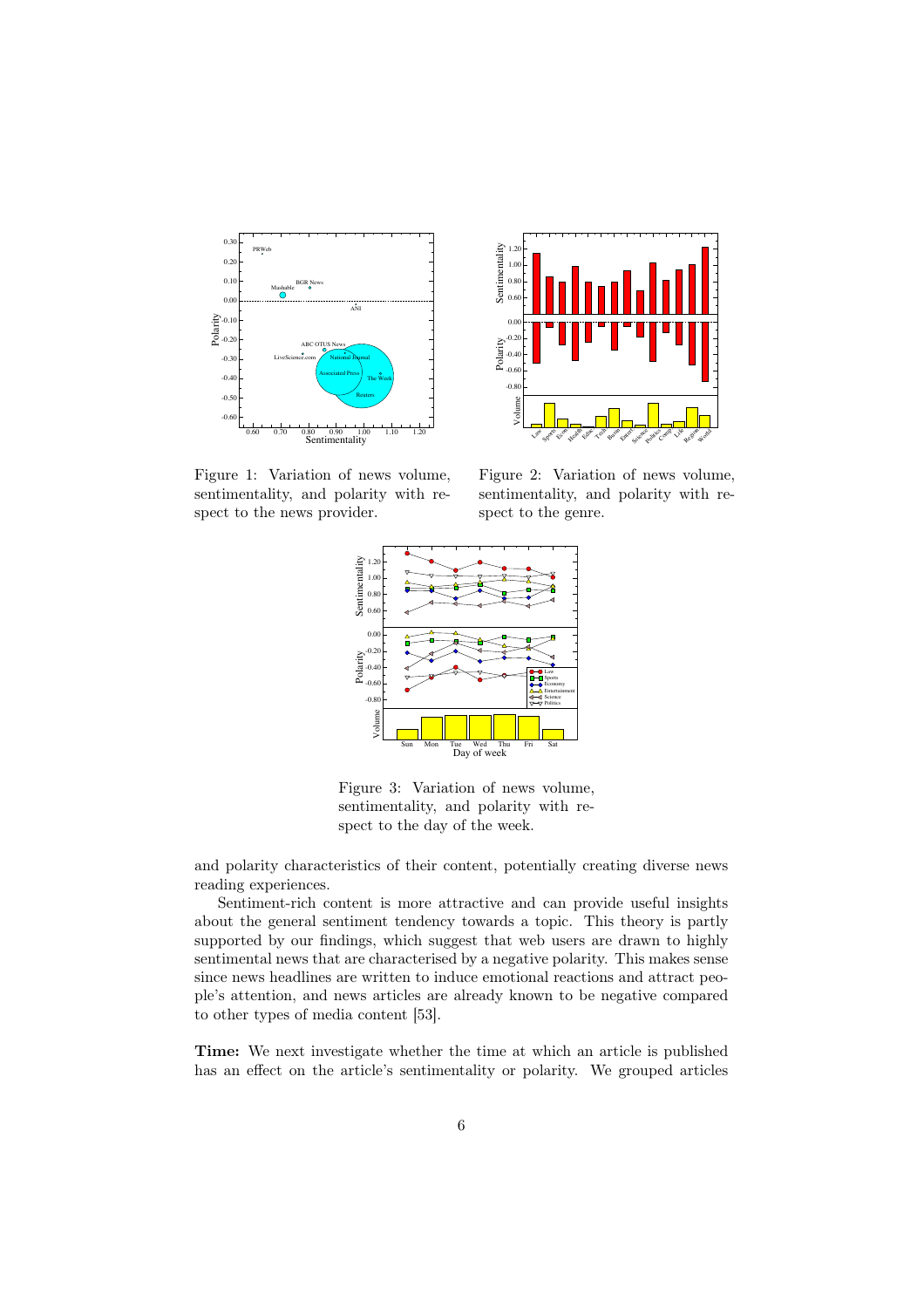according to the hour of the day and the day of the week in which they are published, to see if there is any variation in our metrics. In general, we did not observe a significant variation based on time. In Figure 3, we report the results only for the day of the week and a selected set of genres. We do not pursue this further in this paper; we nonetheless acknowledge this results, which may be of interest to others.

In this section we presented our analysis of a news articles collection, taken from Yahoo! News US, and demonstrated that news exhibit a considerable variation in terms of the sentimentality and polarity of their content. The degree (sentimentality) and sign (polarity) of the sentiments expressed in the news articles were computed using SentiStrentgh, a widely used sentiment analysis tool. Our initial findings indicate that the sentimentality and polarity depend on factors such as the news source and news genre, whereas the news content is portrayed as highly-sentimental and of negative polarity. In the following section we study the real-life effects of articles' sentiment characteristics on the news reading experience, which a focus on user engagement. We also employ a set of subjective and objective measures of engagement and demonstrate how they differ across online news of varying interestingness.

# 3 User Study Design

Given the variation observed in the sentiment features of online news, we employed a subset of our news collection and investigated the effects of sentimentality, polarity, and news content of varying interestingness, on user engagement. Our lab-based approach involved a controlled experimental setting that allowed us to jointly analyse the affective and attention characteristics of engagement with the content-based features (sentimentality and polarity) of news articles. We examined positive and negative affect, focused attention, and gaze behaviour. The behaviour data were captured using an eye tracker, while qualitative information was collected using questionnaires. We describe the subjective (affect, focused attention) and objective (gaze behaviour) measures of engagement we employed.

## 3.1 Dataset

We limited our user study to articles selected from three genres: (i) crime and law, (ii) entertainment and lifestyle, and (iii) science. The frequency distribution of the word count of the selected articles followed a bimodal pattern, with the bulk of the articles located around the mean score 447*.*47. Using that value as a reference point, we applied a  $+/-150$  word limit and filtered out the articles that contained less than 300 or more than 600 words; thus ensuring that all articles in our collection were approximately of the same length. From the resulting 383 articles, we took a random sample of 40 articles per genre. Twenty-four volunteers rated this sample on a 5-point interestingness scale. The obtained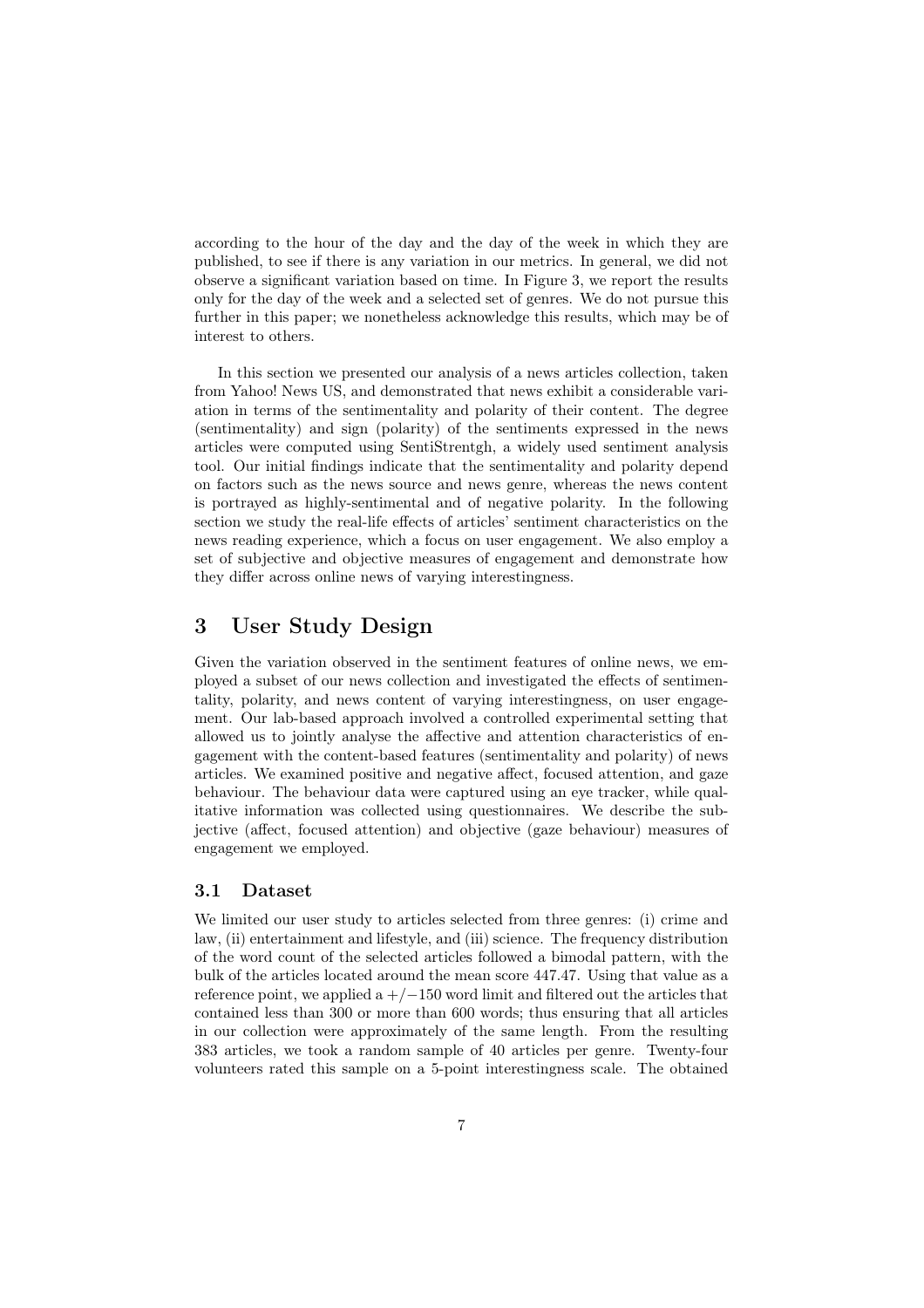| <b>Business</b>                                                                                                                                              | Computers | Economy   | Education                    | Entertainment                                                              | Health                                                                                    | Law                                                                                                                      | Life                                                                                                                             | Politics                                                                                                                                        | Regional                                                                                                      | Science                                                                                                     | $_{\rm Sports}$                                                                                                                                                                                                                                                                                                                 | $\operatorname{\mathrm{Tech}}$                                                                                                                                                                                                                                                                                                                                                                                                                                                                                                                                                                                    | World                                                                                                                                                                                                                         |
|--------------------------------------------------------------------------------------------------------------------------------------------------------------|-----------|-----------|------------------------------|----------------------------------------------------------------------------|-------------------------------------------------------------------------------------------|--------------------------------------------------------------------------------------------------------------------------|----------------------------------------------------------------------------------------------------------------------------------|-------------------------------------------------------------------------------------------------------------------------------------------------|---------------------------------------------------------------------------------------------------------------|-------------------------------------------------------------------------------------------------------------|---------------------------------------------------------------------------------------------------------------------------------------------------------------------------------------------------------------------------------------------------------------------------------------------------------------------------------|-------------------------------------------------------------------------------------------------------------------------------------------------------------------------------------------------------------------------------------------------------------------------------------------------------------------------------------------------------------------------------------------------------------------------------------------------------------------------------------------------------------------------------------------------------------------------------------------------------------------|-------------------------------------------------------------------------------------------------------------------------------------------------------------------------------------------------------------------------------|
| Sentimentality                                                                                                                                               |           |           |                              |                                                                            |                                                                                           |                                                                                                                          |                                                                                                                                  |                                                                                                                                                 |                                                                                                               |                                                                                                             |                                                                                                                                                                                                                                                                                                                                 |                                                                                                                                                                                                                                                                                                                                                                                                                                                                                                                                                                                                                   |                                                                                                                                                                                                                               |
| Sports<br>Science<br>Tech<br>Economy<br>Computers<br>Business<br>Regional<br>Education<br>World<br>Politics<br>Health<br>Entertainment<br>Life<br>Law        | $-0.09**$ | $-0.10**$ | $-0.12^{***}$<br>$-0.12^{*}$ | $-0.13**$<br>$-0.05^*$                                                     | $\begin{array}{c} -0.26^{***} \\ -0.27^{***} \\ -0.11^{**} \\ -0.18^{***} \\ \end{array}$ | $-0.20**$<br>$-0.17**$<br>$-0.16**$<br>$^{-0.11}$ **                                                                     | $\begin{array}{c} -0.31^{***} \\ -0.28^{***} \\ -0.10^{*} \\ -0.10^{**} \\ -0.21^{**} \end{array}$<br>$^{-1}$ 0.11 $^{\ast\ast}$ | $-0.30**$<br>$-0.13**$<br>$-0.11**$<br>$-0.05**$                                                                                                | $\begin{array}{l} -0.14^{***} \\ -0.08^{***} \\ -0.18^{***} \end{array}$<br>$-0.05**$<br>$-17**$<br>$\bar{1}$ | $-0.16**$<br>$\begin{array}{r} -0.23^{***} \\ -0.26^{***} \\ \end{array}$<br>$^{*}$ 1 : 0-<br>$^{*}$ 1 : 0- | $\begin{array}{l} -0.04*\\ -0.06*\\ +0.14*\\ +0.04*\\ +0.04*\\ +0.04*\\ +0.04*\\ +0.04*\\ +0.04*\\ +0.04*\\ +0.04*\\ +0.04*\\ +0.04*\\ +0.04*\\ +0.04*\\ +0.04*\\ +0.04*\\ +0.04*\\ +0.04*\\ +0.04*\\ +0.04*\\ +0.04*\\ +0.04*\\ +0.04*\\ +0.04*\\ +0.04*\\ +0.04*\\ +0.04*\\ +0.04*\\ +0.04*\\ +0.$<br>$-0.0$<br>$\frac{1}{4}$ | $\begin{array}{l} -0.12 \rightarrow \ast \\ -0.29 \rightarrow \ast \\ -0.32 \rightarrow \ast \\ -0.26 \rightarrow \ast \\ -0.28 \rightarrow \ast \\ -0.13 \rightarrow \ast \\ -0.28 \rightarrow \ast \\ -0.28 \rightarrow \ast \ast \\ -0.28 \rightarrow \ast \ast \\ -0.28 \rightarrow \ast \ast \ast \\ -0.28 \rightarrow \ast \ast \ast \\ -0.28 \rightarrow \ast \ast \ast \\ -0.28 \rightarrow \ast \ast \ast \ast \\ -0.28 \rightarrow \ast \ast \ast \ast \ast \\ -0.28 \rightarrow \ast \ast \ast \ast \ast \\ -0.28 \rightarrow \ast \ast \ast \ast \ast \\ -0.28 \rightarrow$<br>$-0.08**$<br>$-0.08**$ | $\begin{array}{l} -0.08^{*}\\ -0.22^{*}\\ -0.07^{*}\\ -0.30^{*}\\ -0.37^{*}\&\end{array}$<br>$\begin{array}{c} -0.37^{+}_{-} \\ -0.24^{+}_{-} \\ -0.08^{+}_{-} \\ -0.08^{+}_{-} \\ -0.22^{+}_{-} \\ \end{array}$<br>$-0.10**$ |
| Polarity                                                                                                                                                     |           |           |                              |                                                                            |                                                                                           |                                                                                                                          |                                                                                                                                  |                                                                                                                                                 |                                                                                                               |                                                                                                             |                                                                                                                                                                                                                                                                                                                                 |                                                                                                                                                                                                                                                                                                                                                                                                                                                                                                                                                                                                                   |                                                                                                                                                                                                                               |
| Sports<br>Tech<br>Science<br>Business<br><b>World</b><br>Education<br>Economy<br>Computers<br>Regional<br>Politics<br>Таw<br>Health<br>Entertainment<br>Life | $-0.15**$ | $-0.18**$ | $-0.16**$<br>$\bar{1}$       | $\begin{array}{r} -0.26^{***} \\ -0.07^{**} \\ -0.27^{***} \\ \end{array}$ | $-0.19**$<br>$\begin{array}{r} -0.23\, * \\\ -0.20\, * \\\ -0.43\, * \end{array}$         | $\begin{array}{l} -0.12^{2} \ast \ast \ast \\ -0.134^{+} \ast \ast \\ -0.13 \ast \\ -0.37^{+} \ast \\ -0.08 \end{array}$ | $-0.28$ *<br>$-0.17$ *<br>$-0.10$ *<br>$-0.03$ *                                                                                 | $-0.04$<br>**<br>$-0.13$<br>$\begin{array}{c} -0.25\ast\ast\ast\\ -0.24\ast\ast\\ -0.03\ast\ast\\ -0.08\ast\ast\\ -0.037\ast\ast\\ \end{array}$ | $* * 20.0$<br>$* * 80.0$                                                                                      | $\begin{array}{r} -0.21^{***} \\ -0.24^{***} \\ \end{array}$<br>$-0.13**$<br>$-0.17**$<br>$\bar{1}$         | $-0.29**$<br>$\begin{array}{l} -0.24^{***} \\ -0.03^{***} \\ -0.03^{***} \\ -0.21^{***} \\ -0.21^{***} \\ -0.47^{***} \\ -0.41^{***} \\ -0.41^{***} \\ -0.41^{***} \\ \end{array}$                                                                                                                                              | $\begin{array}{c} -0.31 \stackrel{*}{\longrightarrow} \\ -0.06 \stackrel{*}{\longrightarrow} \\ -0.29 \stackrel{*}{\longrightarrow} \\ -0.15 \stackrel{*}{\longrightarrow} \\ \end{array}$<br>$-0.03$ *                                                                                                                                                                                                                                                                                                                                                                                                           | $-0.43**$<br>$-0.46**$                                                                                                                                                                                                        |
| ". Statistical significance at the .05 level (2-tailed).<br>"A Statistical significance at the .001 level (2-tailed).                                        |           |           |                              |                                                                            |                                                                                           |                                                                                                                          |                                                                                                                                  |                                                                                                                                                 |                                                                                                               |                                                                                                             |                                                                                                                                                                                                                                                                                                                                 |                                                                                                                                                                                                                                                                                                                                                                                                                                                                                                                                                                                                                   |                                                                                                                                                                                                                               |

Table 1: Effect sizes from the analysis of variance of news genres with respect to the sentimentality and polarity of news articles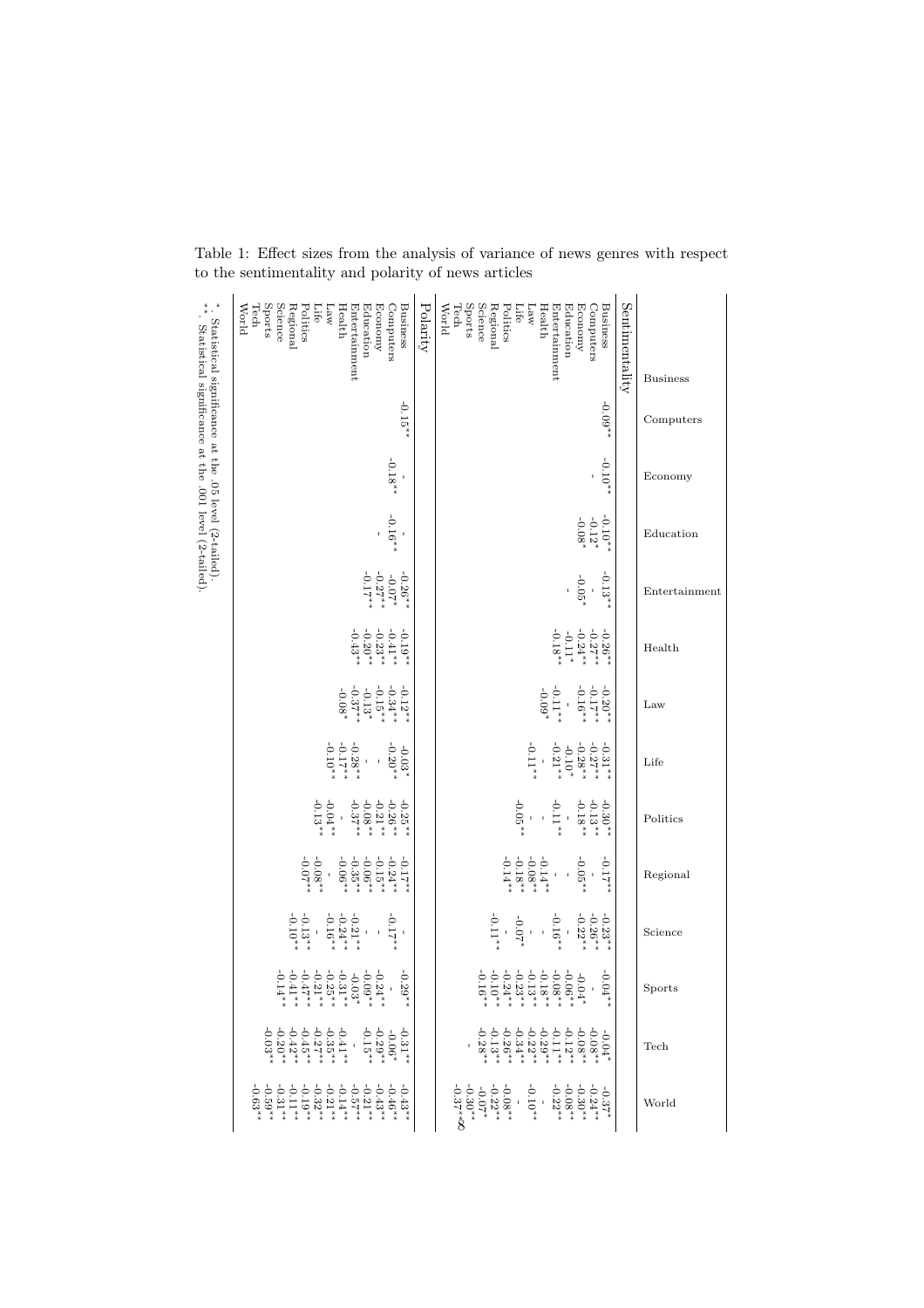scores allowed us to determine the three most interesting and the three least interesting news articles for each genre (18 articles in total).

For each news article, we crawled the first 100 comments that appeared in the available comment orderings "popular now", "newest", and "most replied". The comments in "popular now" ordering were sorted in decreasing order of a popularity factor, which was determined by the likes/dislikes that each comment received. The comments in the "newest" category were sorted in increasing order according to their posting date, while the comments in "most replied" were sorted in decreasing order of the number of replies they had received. We also introduced four new orderings: (i) "sentimentality high", (ii) "sentimentality low", (iii) "polarity  $(+)$ ", and (iv) "polarity  $(-)$ ". The "sentimentality high" and "sentimentality low" orderings listed the comments in decreasing or increasing order of the sentiment scores computed with SentiStrength, respectively.<sup>2</sup> Similarly, "polarity  $(+)$ " and "polarity  $(-)$ " orderings sorted the comments according to their polarity. These additional orderings allowed us to observe the effect of different approaches to exploiting the sentiments expressed in user comments on the news reading experience and, consequently, on user engagement.

### 3.2 Measures of Engagement

We examined engagement both as a process and as an outcome of an online news reading experience. Given its multi-faceted nature, we employd a set of subjective and objective measures, such as positive and negative affect, focused attention, and gaze behaviour:

Affect refers to the emotion mechanisms that influence our everyday interactions and can act as the primary motivation for sustaining our engagement [28, 30, 51] during an information processing task or a computer-mediated activity. Focused attention [32] is also central to engagement; a feeling of energised focus and total involvement, often accompanied by loss of awareness of the outside world and distortions in the subjective perception of time. Gaze behaviour is also known to be associated with attention, interest, and perception, and has been extensively studied in information processing tasks like reading [9], visual search [35], scene perception [21], and recently in micro-blogging [12]. The importance of gaze in the assessment of engagement lies in the fact that, although looking might appear to be a process that is under voluntary control, conscious and deliberate control of fixation happens infrequently. As with other components of voluntary performance (e.g., walking or maintenance of balance), looking is controlled by a general intention, and consciousness plays a minor role in the execution of the intended sequence of fixations [23].

#### 3.3 Questionnaires

We used two types of questionnaires. The first questionnaire (entry) was used at the beginning of the study to determine which news articles were perceived

 $2^2$ The sentimentality and polarity of a user comment is computed by averaging the individual values associated with the sentences in the user comment, as discussed in Section 2.2.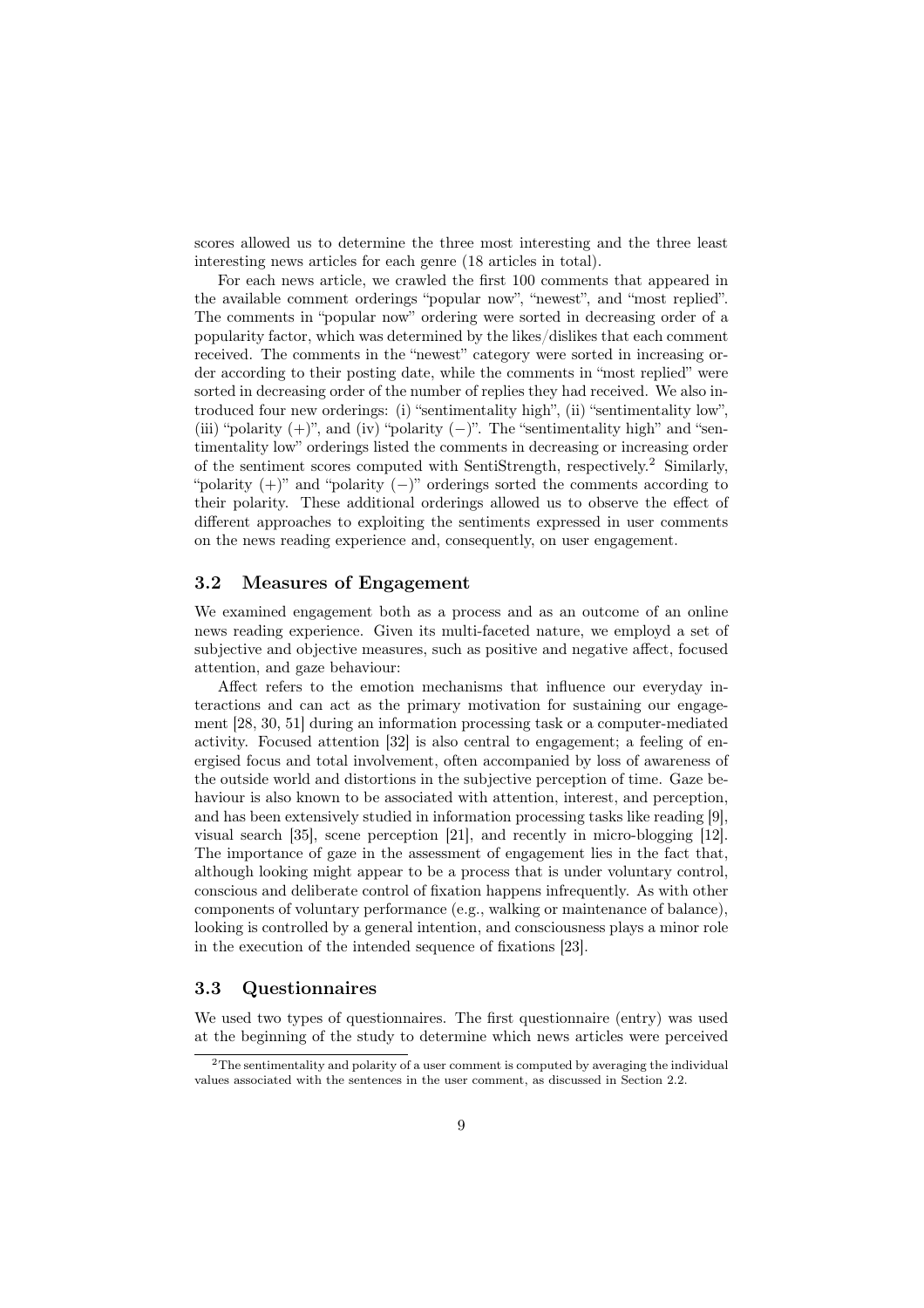|              | Positive Affect items | Negative Affect items |           |  |  |
|--------------|-----------------------|-----------------------|-----------|--|--|
| active       | excited               | afraid                | irritable |  |  |
| alert        | inspired              | ashamed               | jittery   |  |  |
| attentive    | interested            | distressed            | nervous   |  |  |
| determined   | proud                 | guilty                | scared    |  |  |
| enthusiastic | strong                | hostile               | upset     |  |  |

Table 2: PANAS [51]

as most interesting or most uninteresting by the participants, prior to reading the articles. The second questionnaire (main) was administered during the task and gathered information on the experienced affect, focused attention, degree of interest after reading the assigned articles, as well as other information like demographics. The questions appeared in a random sequence to prevent a potential bias due to the ordering effect, and inquired about the following aspects:

PANAS: The Positive and Negative Affect Scale [51] was used to measure the affect before and after each task (Table 2). PANAS is a standardised test for measuring long-term affect changes. It includes 10 items measuring positive affect (PAS) and 10 items measuring negative affect (NAS). Participants were asked to respond on a 5-point Likert scale (very slightly or not at all; a little; moderately; quite a bit; extremely) their agreement to the statement: "You feel this way right now, that is, at the present moment", for each item. Affect was also measured by asking the participants to respond to the question "Overall, did you feel positive or negative while completing the news reading task?".

Although PANAS may not be as efficient and accurate for capturing temporal micro-resolutions of emotional responses, there are several examples of studies from the domain of Library & Information Science [20, 26, 30, 32] where PANAS has been successfully applied for measuring searchers' affect between search tasks. Considering that the duration of our news reading tasks is comparable to those in the aforementioned studies, we believe that our experimental approach to measuring emotion was reasonably accurate.

Focused Attention: A 9-item focused attention (FA) subscale, part of a larger scale for measuring user engagement [32], was adapted to the context of the news reading tasks. The FA scale has been used in past work [28, 30, 31] to evaluate users' perceptions of time passing and their degree of awareness about what was taking place outside of their interaction with the task at hand. For our news reading task, participants were instructed to state on a 5-point Likert scale (strongly agree; disagree; neither agree nor disagree; agree; strongly agree) their agreement to each item shown in Table 3. Additionally, the perceived time spent on the news reading task was measured using the question "Please estimate in minutes the total time you think you spent reading the news article and the comments, without including the time spent reading and answering the survey questions", and was compared against the actual time spent on the task.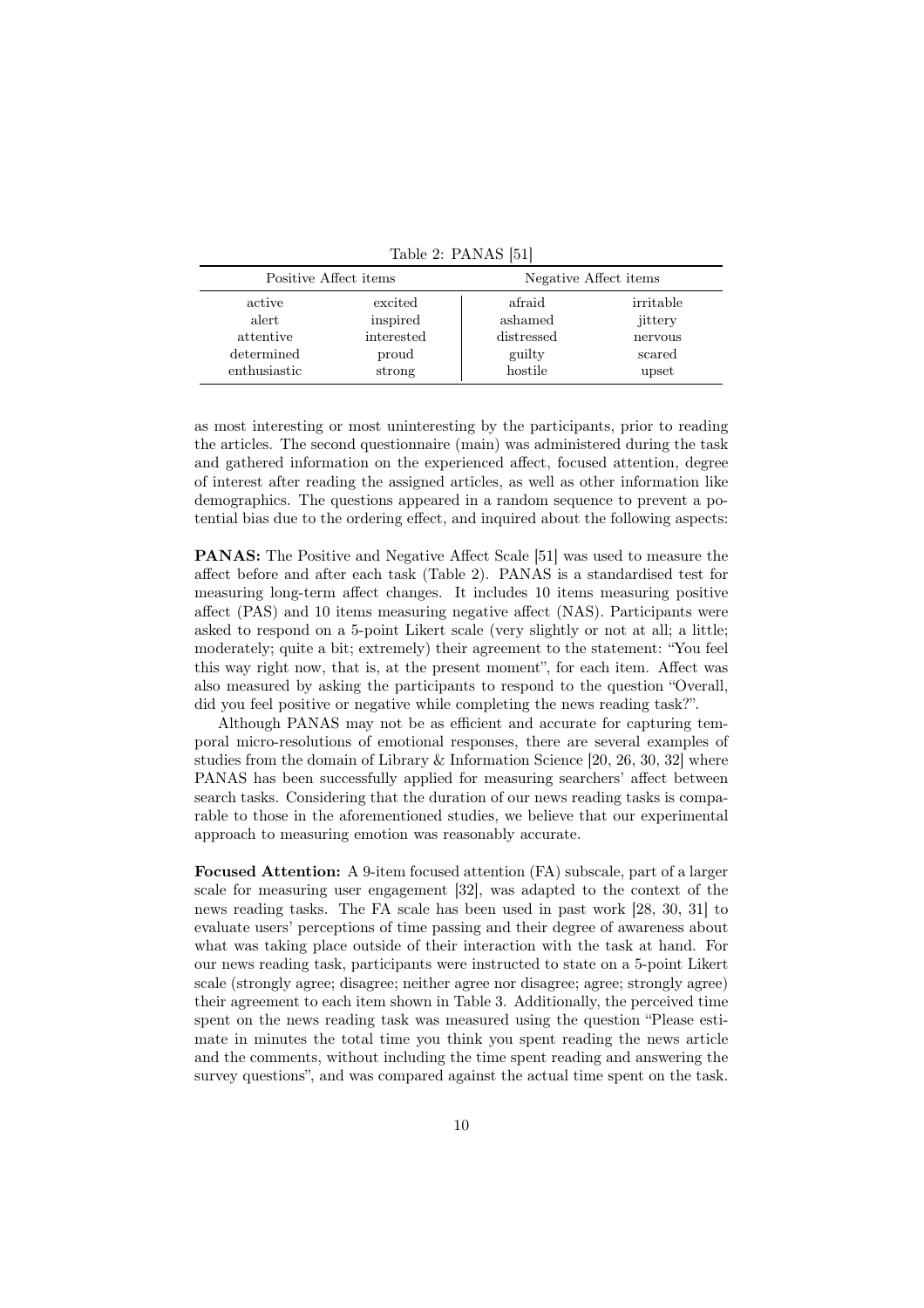- 1. I forgot about my immediate surroundings while performing this news task.
- 2. I was so involved in my news task that I ignored everything around me.
- 3. I lost myself in this news task experience.
- 4. I was so involved in my news task that I lost track of time.
- 5. I blocked out things around me when I was completing the news task.
- 6. When I was performing this news task, I lost track of this world around me.
- 7. The time I spent performing the news task just slipped away.
- 8. I was absorbed in my news task.
- 9. During this news task experience I let myself go.

Interest: Given that the participants were asked to rank the news articles based on the interestingness of their titles, prior to the completing the task, we wanted to validate the effectiveness of our experimental manipulation. Therefore, participants' level of interest in the news articles was also measured post-task on a 5-point Likert scale, using the following set of questions: "I found the news article interesting to read", "I was familiar with the content of the news article", "The news article was easy to understand", "I enjoyed reading the news article", "I typically read this type of news on the Web", "I wanted to find out more about the news I read".

Comments: The different orderings of associated comments were evaluated on a 5-point Likert scale by the following five questions: "The comments I read were interesting", "I found the comments useful in understanding better the article", "The comments provided additional insight for the article", "The comments improved my news reading experience", "I enjoyed reading these comments".

Demographics: This section gathered demographics and background information on the news reading habits of the participants. A set of questions was developed specifically for our study, such as "How often do you read the news online?", "On average, how much time in minutes do you spend reading the news online, in a given day?", "How often do you leave comments in the news articles you read online?", and "How often do you browse other people's comments in the news articles you read online?", which allowed us to determine participants' previous experience with online news and social media.

### 3.4 Eye Tracking

The relationship between attention and eye movements has been investigated extensively in the past [15, 36, 37, 38]. Gaze direction has been considered an indicator of the focus of attention. When we read, examine a scene, or search for an object, we continuously make eye movements called saccades. Saccades are rapid movements that occur when we change focus, and can reach velocities as high as  $500^{\circ}$  per second. When the visual gaze is maintained on a single location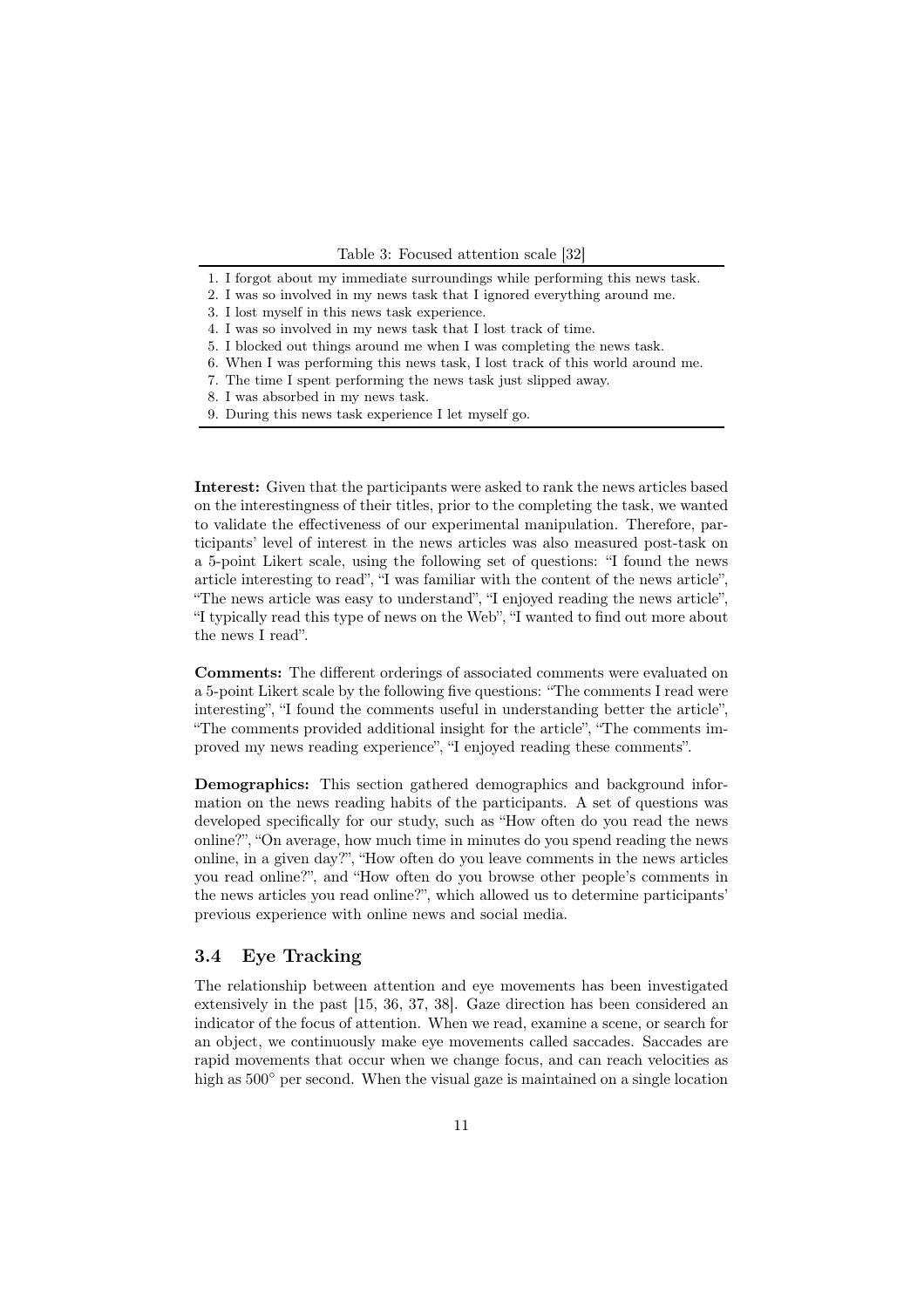Table 4: Eye metrics used to analyse gaze behaviour

for several milliseconds we have a fixation. In our study, eye movements were captured using a Tobii 1750 eye tracker integrated into a 17" TFT monitor with a  $1280\times1024$  resolution. When activated, the eye tracker illuminated the user with two infrared projections that generated reflection patterns on the corneas of the eyes. A video camera gathered these reflection patterns along with the position of the user and, through digital image processing, the pupil locations were extracted at a rate of 50 Hz. The pupil positions were then mapped to gaze locations on the screen. For the gaze behaviour analysis we used the eye metrics listed in Table 4, which were extracted automatically using the Tobii Studio Statistics application. The metrics were calculated based on defined Areas of Interest (AOIs) and data selection time intervals. We defined three AOIs: title, body of article, and associated comments.

#### 3.5 Participants

For our user study, we recruited 57 participants (female=28, male=29) through a campus-wide ad, whose age ranged from 18 to 47. The participants had to be free from vision-related conditions and able to read what was displayed on the computer screen without difficulty and without wearing glasses. Moreover, the participants had to have adequate knowledge of the English language. To avoid any adverse effects due to language-specific bias, we evaluated their English language fluency by showing during the tutorial a sample news article and discussing its content. The participation fee was a 20-Euro gift card for a popular commercial centre.

The participants were of mixed ethnicity, including Spanish, Czech, British, German, Italian, and other. The majority (50.8%) had a Master's degree or some college degree (29.8%). They were primarily pursuing further studies while working (54.3%), although there were a number of students (36.8%) and fulltime employees (7%). Participants were all proficient with the English language (27*.*3% intermediate level, 64% advanced level, 8*.*7% native speakers).

<sup>1.</sup> Time to First Fixation: Time taken (in seconds) before a participant fixates on an AOI for the first time.

<sup>2.</sup> Fixations Before: Number of times a participant fixates on the media before fixating on an AOI for the first time.

<sup>3.</sup> First Fixation Duration: Duration of the first fixation on an AOI.

<sup>4.</sup> Fixation Duration: Duration of each individual fixation within an AOI.

<sup>5.</sup> Total Fixation Duration: Sum of the duration for all fixations within an AOI.

<sup>6.</sup> Fixation Count: Number of times a participant fixates on an AOI.

<sup>7.</sup> Visit Duration: Duration of each individual visit within an AOI.

<sup>8.</sup> Visit Count: Number of visits within an AOI.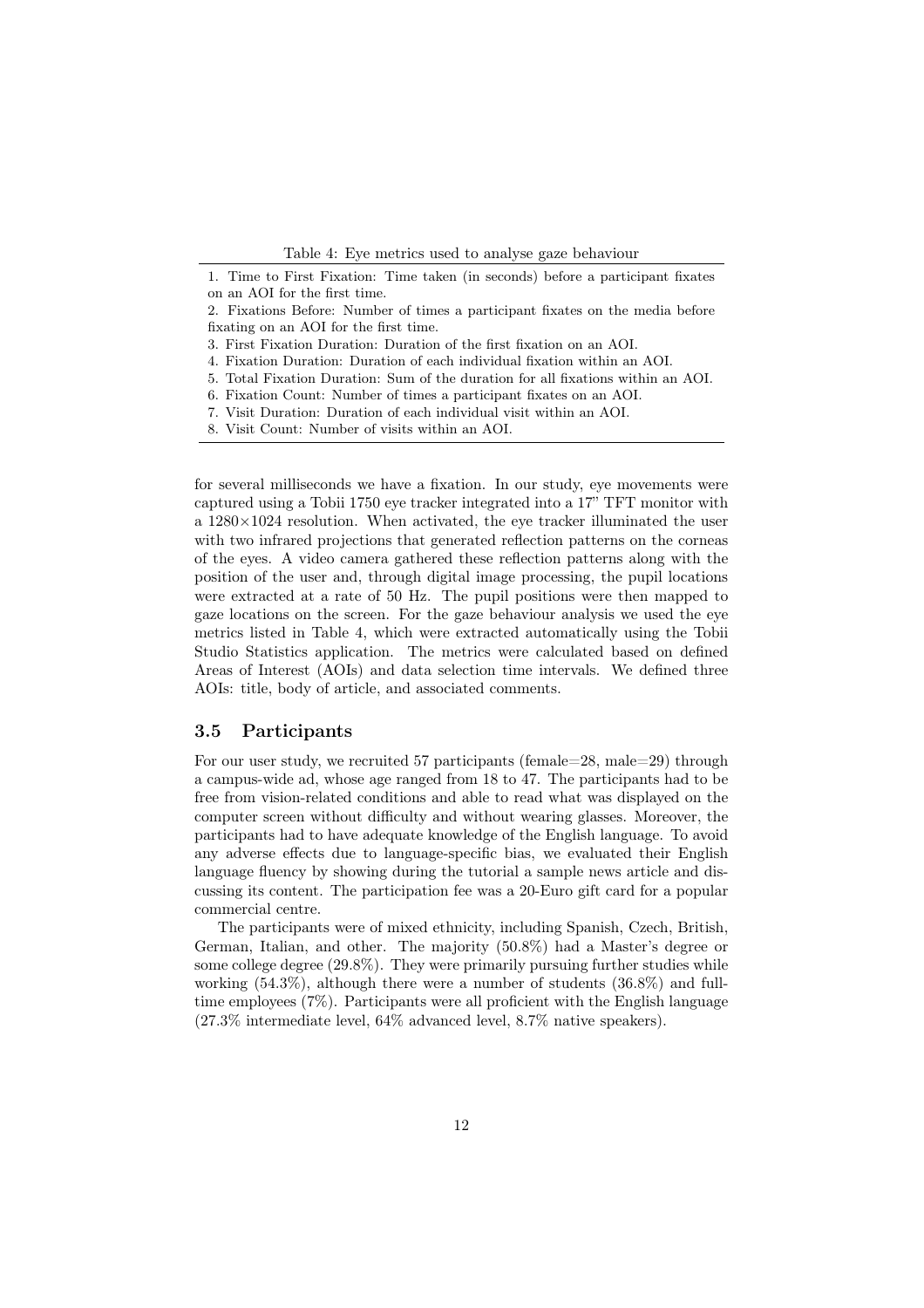### 3.6 Experimental Methodology

The experiment had a three-way, mixed design. The related measures independent variable was the comment ordering ("popular now", "newest", "most replied", "sentimentality high", "sentimentality low", "polarity  $(+)$ ", "polarity  $(-)$ "). The unrelated measures independent variables were the article category ("crime and law", "entertainment and lifestyle", "science") and article interestingness (two levels: "interesting", "uninteresting"). The comment ordering was controlled by providing links to all seven types of orderings. By clicking each link, the participants could view the corresponding comments, ordered in the ways discussed in Section 3.1. The article interestingness was controlled by showing articles that were perceived as interesting or uninteresting. Interestingness was established by asking the participants to rank in the entry questionnaire (Section 3.3) six news titles per article genre (18 titles in total), and assign the most interesting title to the first position, the next most interesting title to the second position, and so on, leaving the least interesting for the last. The news title ranked first determined the interesting article, while the news title ranked last determined the uninteresting article. These top- and bottom- ranked news articles were used to manipulate the interestingness levels. The primary dependent variable was participants' news reading behaviour as determined by the application of eye-tracking. Other dependent variables were participants' affect state before and after each task, level of focused attention, as well as participants' opinion about the news article and associated comments.

Each participant was asked to complete two tasks: the first task involved reading an interesting news article and the second task reading an uninteresting news article, each of a different genre. The genre was determined by the meta-information provided by Yahoo! News while article interestingness was established using a questionnaire (see Section 3.3). The tasks were presented in the context of a short cover story, which asked the participants to read a news article and all of the seven different orderings of associated comments, and answer an online survey. To control the order effects, the tasks assignment was counterbalanced by using a Latin Squares design. The read order of the seven different comment orderings was randomised.

Table 5 outlines the flow of the news reading task, from its introduction to the payment. The study was performed as follows. From the outset, the participants sat in a quiet room, facing the computer they would use to perform the news reading task. The experimenter was situated on the other side of the desk, concealed by a divider, from where he monitored the procedure. All instructions where handed in printed form. The opening instructions discussed the purpose of the study, described the equipment, addressed confidentiality and privacy issues, and outlined the experimental procedure. Once participants had finished reading the information sheet, the key points of the procedure were revisited, and any remaining questions were answered. The session began once the participant understood what s/he had to do and had signed a consent form. Following that, participants were asked to complete the entry questionnaire and then watch a video tutorial, which walked them through the task and also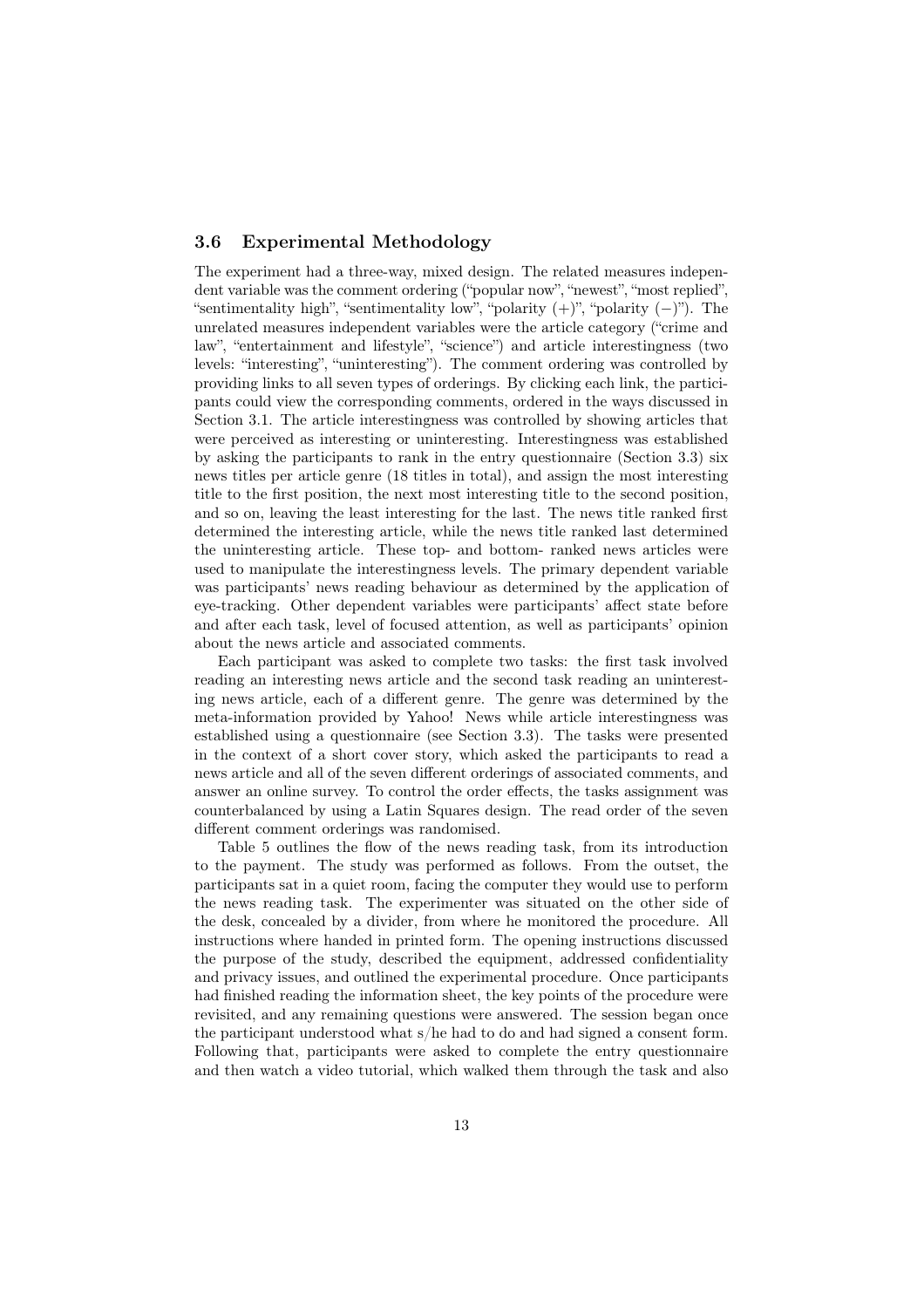|                      | Table 5: Experimental procedure                                                                                                                                                          |
|----------------------|------------------------------------------------------------------------------------------------------------------------------------------------------------------------------------------|
| Introduction         | Introduction and consent form<br>Entry questionnaire (news articles ranking)<br>Video tutorial<br>Task scenario                                                                          |
| Task (repeat. twice) | Pre-task PANAS<br>Eye-tracker calibration<br>News reading task (article and associated comments)<br>Post-task PANAS<br>Focused attention self-report<br>Interest and task ease questions |
| Final                | Demographics questionnaire<br>Payment and receipt                                                                                                                                        |

indicated body postures that could impair the eye tracker. The height of the chair was then adjusted and the eye tracker was calibrated.

Participants were presented with two web browser windows: the first window showed the news article while the second window indicated the steps to follow along with the questionnaire. Upon reading the news article or a related category of comments, the participants switched to the questionnaire to answer the relevant section and then resumed their task. Participants were asked to proceed with reading the article and the comments in their own time. After the end of the first task the participants were given the option to take a short break. The same procedure, including the eye tracker calibration, was repeated for the second task and for a different news article. A brief discussion between the experimenter and the participant followed the completion of the second task, to ensure that the participants had no further questions.

# 4 Results

We present the findings based on 114 tasks carried out by 57 individuals. We report the questionnaire data that refer to the news articles and associated comments, and those that refer to the eye tracking data. For our analysis we used several related and unrelated measures tests, including Mann-Whitney, Wilcoxon Signed-Rank test and the dependent means *t*-test for pair-wise comparisons, One-way Repeated measures ANOVA for three or more conditions, Chi-Square Test of Association for categorical data, and Spearman's rho. Participants responses to the 10-item PAS, 10-item NAS, and 9-item focused at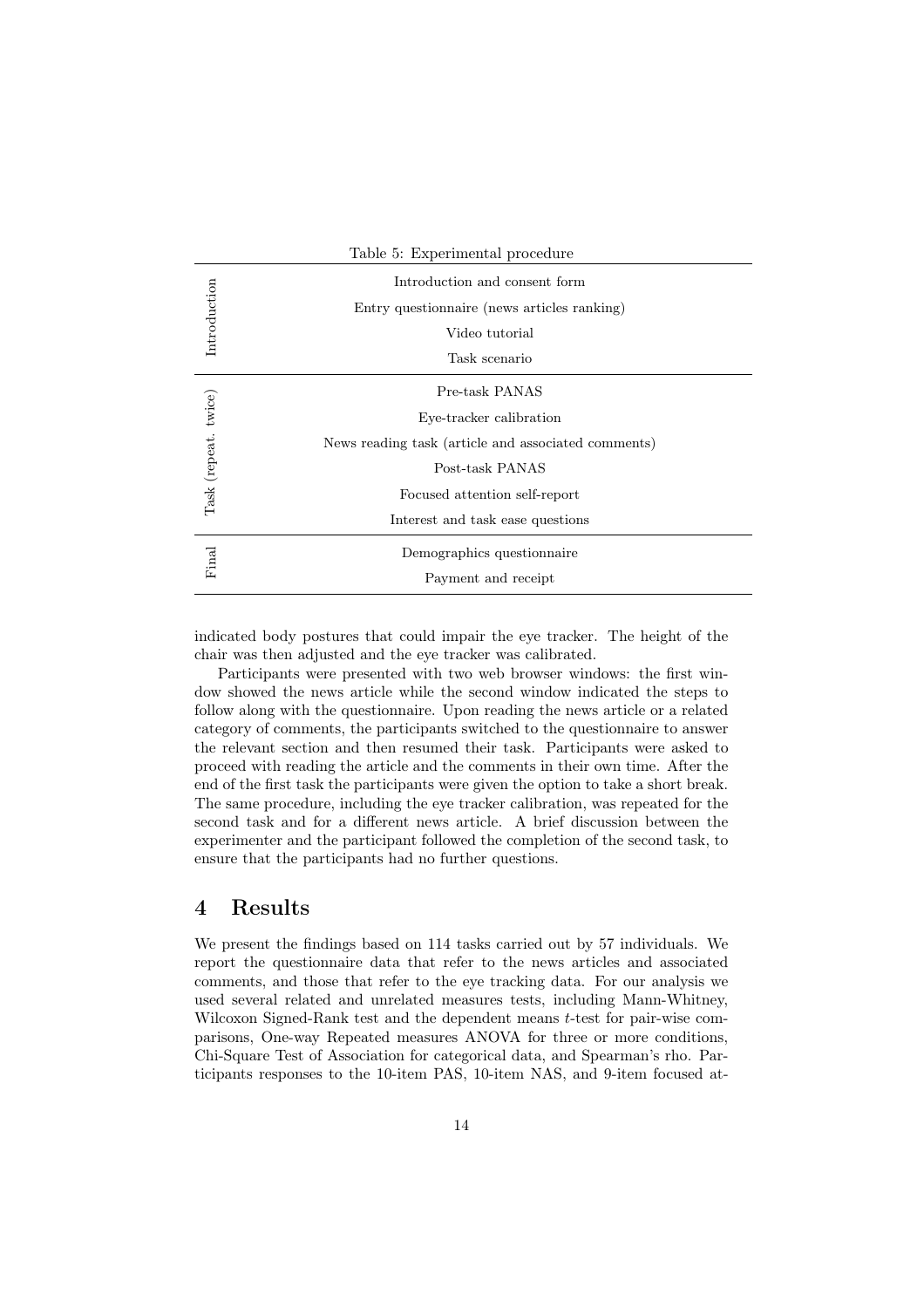tention scale were summed to obtain the final scores. Results are reported at a statistical significance level of .05. To take an appropriate control of Type I errors in multiple pair-wise comparisons we applied the Bonferroni correction. The data  $(N = 114)$  were examined for missing values that were NMAR (not missing at random), which resulted in the exclusion of two participants' data from subsequent analysis.

### 4.1 Questionnaire Data

### 4.1.1 Article

We present participants' experience with the news articles and associated comments. To the "I found the news article interesting to read" question, participants' assessment was consistent with our experimental manipulation of article interestingness, reporting on average higher levels of interest for the "interesting"  $(M = 3.79, SE = .13)$  compared to the "uninteresting" condition  $(M = 2.58, SE = .13)$ . To the "I was familiar with the content of the news article" statement participants were neutral in the "interesting" condition  $(M = 3.03, SE = .14)$  and less in agreement in the "uninteresting" condition  $(M = 1.86, SE = .14)$ . Participants also found the news articles easy to understand  $(M = 3.70, SE = .14)$ . To the "I typically read this type of news on the web" statement participants indicated higher agreement in the "interesting" condition  $(M = 3.58, SE = .14)$  than the "uninteresting" condition  $(M = 2.11, SE = .13)$ . Finally, they reported higher agreement with the statement "'I wanted to find out more about the news story I read" when it involved interesting articles  $(M = 3.33, SE = .148)$  rather than uninteresting  $(M = 2.04, SE = .14)$ .

When asked to indicate which ways they prefer to stay informed about current news, 53 participants reported reading the news online between "once or twice a week" to "one or more times a day"  $(M = 4.45, SE = .15)$ , 32 participants reported watching the news on the television, 28 reading the printed press, and 16 listening to the radio news broadcast. On average, female participants spent 27 minutes reading the news online, while male participants spent 39 minutes. To the "How often do you leave comments in the news articles you read online?" question participants' responses varied between "never" to "rarely"  $(M = 1.51, SE = .09)$ . When asked how often they browse other people's comments in news articles they read online, responses varied between "rarely" to "sometimes"  $(M = 2.64, SE = .12)$ , which agrees with their view of how important comments are to the overall news reading experience  $(M = 2.87, SE = .12)$ .

#### 4.1.2 Comments

To evaluate the effect of the different comment orderings we asked our participants to report their agreement to the following statements: (i) the comments I read were interesting, (ii) the comments provided additional insight for the article, and (iii) I enjoyed reading these comments. Figures 4, 5, and 6 show the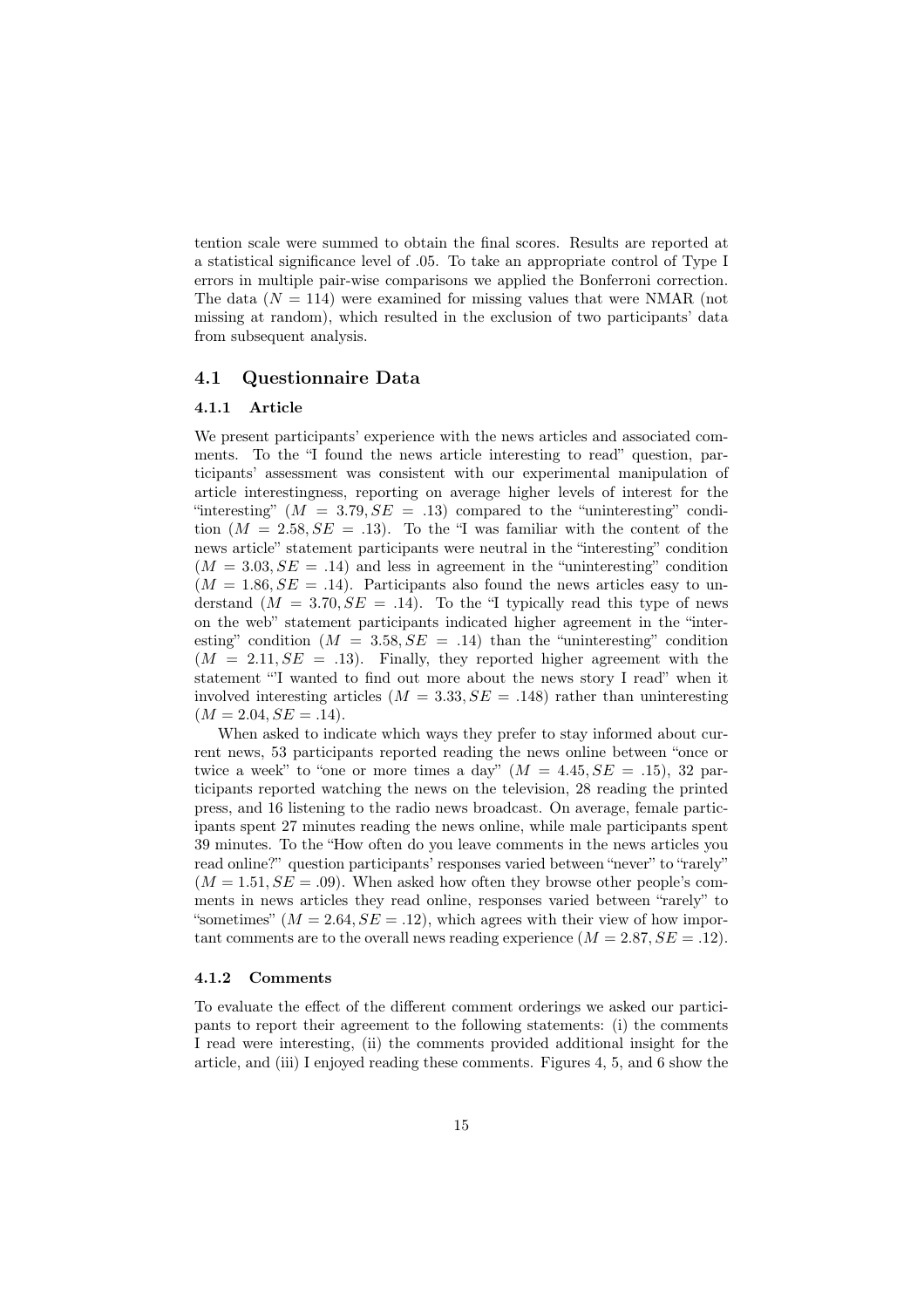



Figure 4: Reported interest across all comment orderings.

Figure 5: Reported level of insights across all comment orderings.



Figure 6: Reported enjoyment across all comment orderings.

average scores across all comment orderings and genders. In all cases, the scores reported by the female participants were significantly higher compared to those of male participants,  $U = 514628$ ,  $z = -9.799$ ,  $p < .001$ ,  $r = -0.20$ , suggesting that they had became more "positively engaged" with the associated comments.

With respect to statement (i), the Friedman's ANOVA test indicated that male participants' scores changed significantly across the comment orderings,  $(\chi^2(56) = 12.568, p < .05)$ , whereas the scores reported by the female participants did not differ significantly. The main message here is that female participants perceived as equally interesting the comments shown in different orderings. For male participants, the comment orderings with the highest average scores on the interestingness scale were the "most replied" and "sentimentality high".

For statement (ii), we observe a somewhat similar trend where only the scores reported by male participants are significantly different  $(\chi^2(56) = 21.016, p <$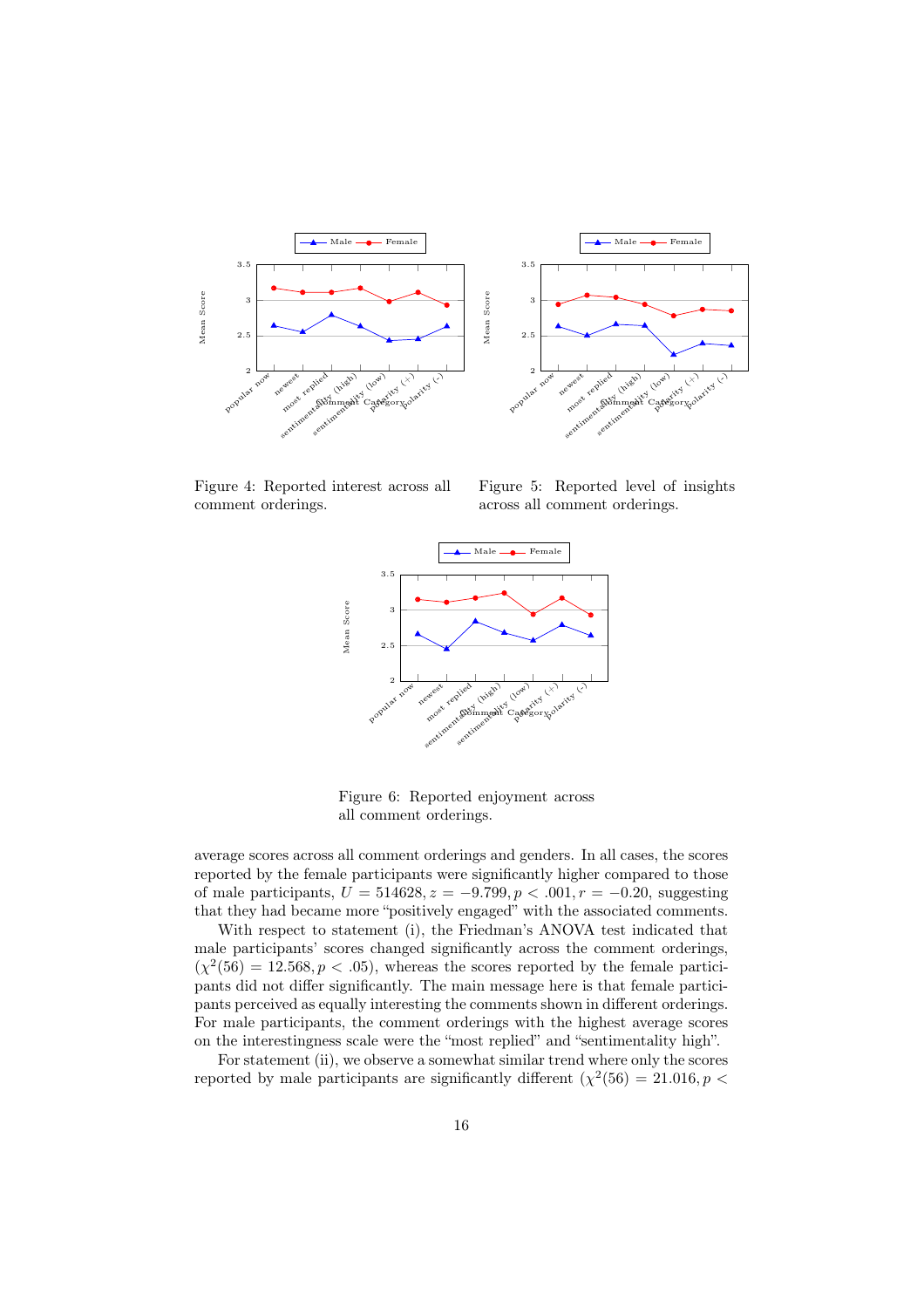*.*005). Again, we notice that the most insightful comments were those listed in "most replied" and "sentimentality high". This is in alignment with our assumption that sentiment is essential for most social media because it typically centres on human interaction, which can be dull without opinions or emotions. Another thing to note is that, given the low scores of "polarity  $(+)$ " and "polarity  $(-)$ ", the polarity of the expressed sentiment was not as important as the intensity.

Finally, responses to statement (iii) were found to be statistically different for the male participants only  $(\chi^2(56) = 14.074, p < .05)$ . Figure 6 shows that the most replied and positive comments invoked stronger feelings of enjoyment, compared to other comments. In some cases, the new comment orderings ("sentimentality high", "sentimentality low", "polarity  $(+)$ ", "polarity  $(-)$ ") had a similar impact to the news reading experience as the default ones ("popular now", "newest", "most replied"), which did not apply any systematic control over the sentiment expressed in the content. This is a noteworthy finding because it points out the practical value of sentiment in promoting certain dimensions of engagement, such as interest and experienced affect.

Wilcoxon tests were used to follow up the findings for statements (i), (ii), and (iii). A Bonferroni correction was applied and so all effects were examined at a 0.002 level of significance. The tests did not reveal any significant difference between any of the pair-wise comparisons of comment orderings. However, given the very conservative approach of the Bonferroni correction, applying such a corrective factor poses the risk of a type II error and, as a result, reduces the statistical power of our analysis. Especially in the case of a large number of tests, this can result in critical values so small that no differences are possible.

### 4.2 Examining Interest via User Engagement Metrics

We report the experimental findings of our laboratory study, which demonstrates how user engagement is spanned across online news of varying interestingness. Given the multi-faceted nature of user engagement, we employ a set of subjective and objective measures, such as positive and negative affect, focused attention, and gaze behaviour.

### 4.2.1 Controlled and Perceived Interest

We recall that our experimental manipulation of article interestingness was based a pre-task ranking of news titles, performed by each participant individually. In addition, we asked our participants to report the degree of experienced interest in the news article by responding to the post-task question "Based on your experience with the news article you read, please indicate to what extend you agree or disagree with the following statement: I found the news article interesting to read". To validate our experimental manipulation of interestingness we triangulated the initial news title ranking with the reported scores to the post-task questionnaire. News articles that received scores between 4 and 5 were treated as interesting, while those that received scores between 1 and 2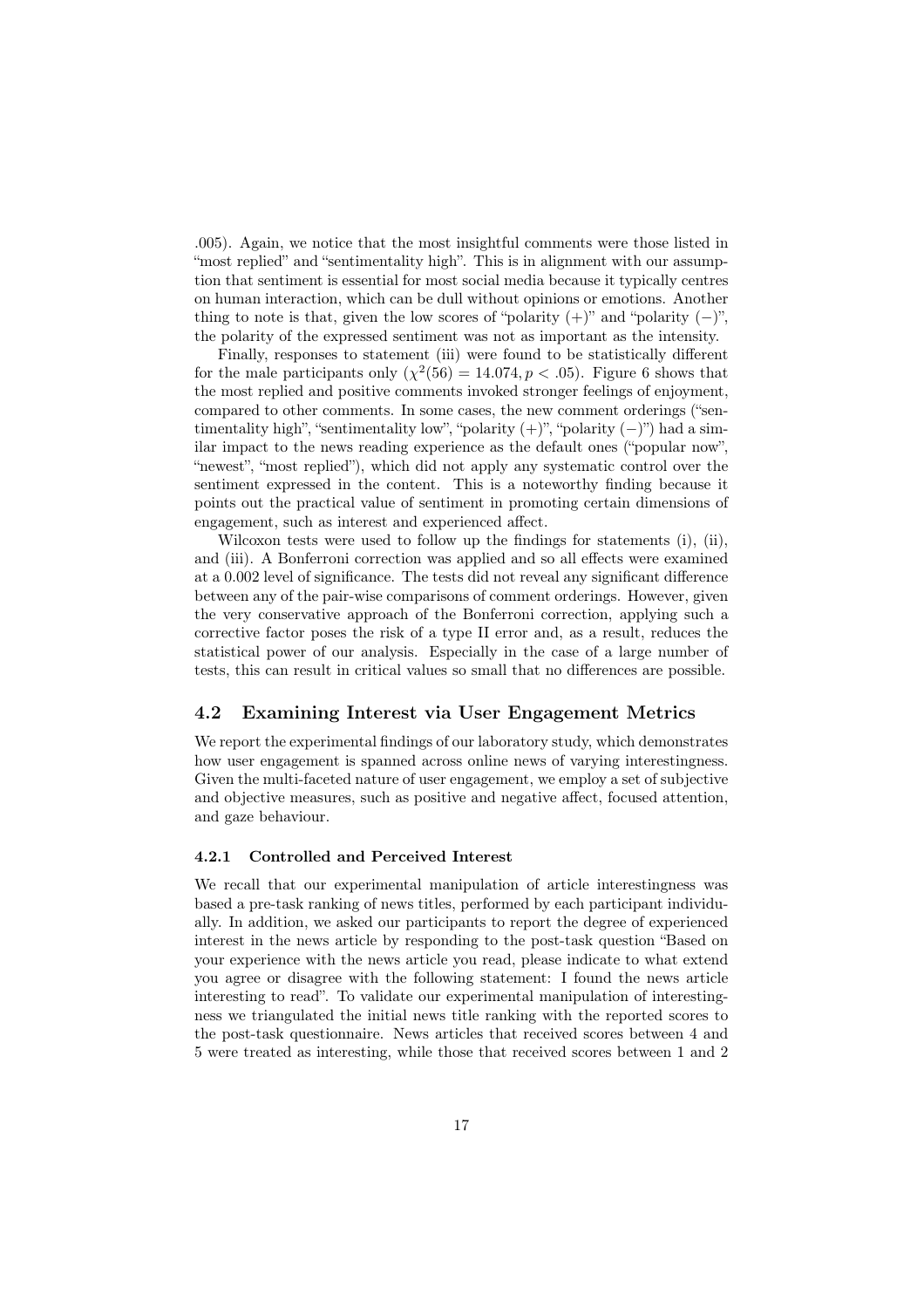were treated as uninteresting. The remaining were treated as neutral and were excluded from our analysis.

The Chi-Square test revealed a significant association between the article interestingness and the perceived interest  $(\chi^2 = 29.52, p < .001)$ , with a strong positive relationship ( $\phi = .518, p < .001$ ), which confirms the effect of our experimental manipulation. The follow-up analysis of the hypotheses is based on the levels of article interestingness as we manipulated it experimentally, with the exception of focused attention, where we referred to perceived interest for testing the significance of the observed differences.

### 4.2.2 Interest and Experienced Affect

The Wilcoxon Signed-Rank test was applied to determine the significance of the variance observed in the reported negative and positive emotions, before and after each task. We examined the difference between the pre-negative (preNAS) and post-negative (postNAS) affect scale, and pre-positive (prePAS) and post-positive (postPAS) affect scale, for both experimental conditions ("interesting", "uninteresting"). The results did not indicate any significant difference between preNAS and postNAS, suggesting that there was no interaction effect between the experienced negative emotions and the article interestingness. Positive affect, however, decreased significantly from pre- to posttask, for both "interesting"  $(T = 18.5, p < .001, r = -.58)$  and "uninteresting"  $(T = 19.0, p < .001, r = -.58)$  tasks, most likely due to the experienced fatigue. In both cases, the *r* values indicated a large effect. When comparing the postPAS for both conditions, we observed a statistically significant decrease from "interesting" to "uninteresting"  $(T = 431.5, p < .05, r = -.19)$ , indicating that the effect of the "uninteresting" task on the intensity and range of participants' positive emotions was larger. No significant difference was observed in the postNAS. Responses to the "Overall, did you feel positive or negative while completing the news reading task?" question revealed a statistically significant difference by condition, with the "interesting" task being associated with positive affect and the "uninteresting" task with negative affect  $(\chi^2 = 10.53, p < .05)$ . In summary, we observed an improvement on affect when the news content was interesting, which was characterised by more intense and varied positive emotions. Considering that affect is a main dimensions of user engagement, this finding highlights the adverse effects of news content when it fails to appeal to the reader's interests.

#### 4.2.3 Interest and Focused Attention

The Wilcoxon Signed-Rank test was used to test the differences in the focused attention across the article interestingness levels, but did not reveal any significant effects  $(T = 554, p = .152)$ . The same analysis was repeated by also grouping the participants according to "perceived interest" (as reported in the questionnaire). Given that the samples in this type of grouping were treated as independent, we opted for the Mann-Whitney test. Participants in the "inter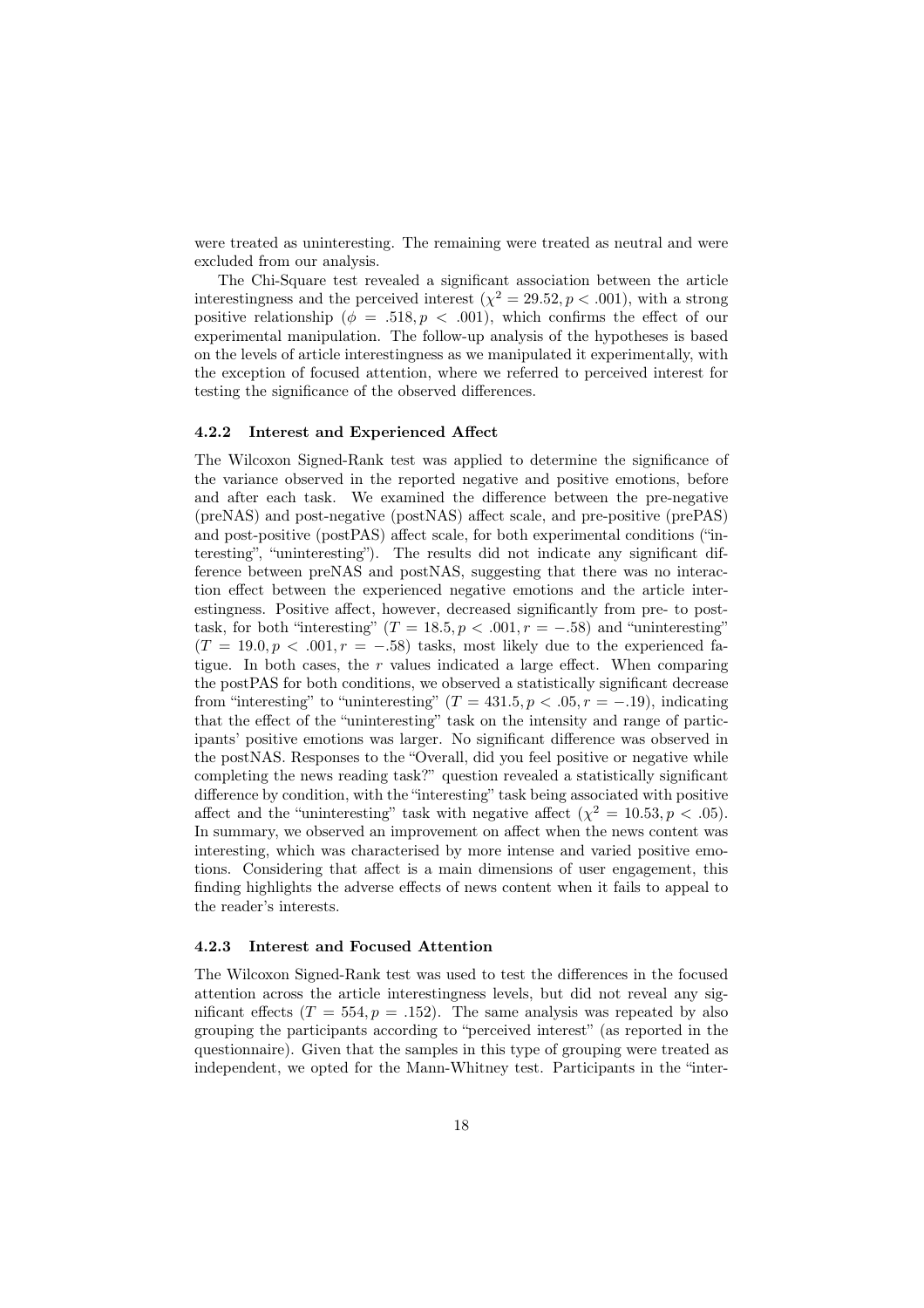esting" condition  $(Mdn = 47.46)$  reported significantly higher levels of attention compared to participants in the "uninteresting" condition  $(Mdn = 32.19)$ ,  $U = 502, p < 0.01, r = -.31$ . However, there was no significant effect for article interestingness in the perceived time  $(t(74) = -.604, p = .548)$  spend on the news reading task, the actual time  $(t(74) = -1.246, p = .217)$ , or their difference  $(t/74) = -.797, p = .428$ . This finding suggests that interest in the news content lead to higher levels of focused attention, which is central to the concept of engagement.

#### 4.2.4 Interest and Gaze

The dependent means *t*-test was used to analyse whether the differences observed across the experimental conditions were statistically significant. We computed the *t*-value for all metrics shown in Table 4, and for all the AOIs (title, body of article, and comments). For the news title AOI the only significant effect was observed for Visit Duration. On average, participants spend significantly more time  $(t(50) = 2.19, p < .05, r = .29)$  browsing the titles of interesting articles  $(M = 1.00, SE = .09)$ , than those of uninteresting articles  $(M = .77, SE = .06)$ .

Regarding the body of article AOI, the *t*-test revealed that the male participants performed significantly less fixations outside of the article AOI ("Fixations Before"), when reading interesting news articles. Furthermore, the time until the first fixation ("Time to First Fixation") occurred in shorter time for interesting news articles. The results summarised in Table 6 indicate medium to large effect sizes of interestingness on gaze behaviour and attention. No significant differences were observed for the female participants.

The *t*-test was also used to analyse the eye movements in terms of the comments AOI, for all orderings of comments. There was a significant effect for the "Fixation Count" metric for the "newest" category  $(t(51) = 2.35, p <$  $.05, r = .31$ ). Participants performed more fixations in the interesting news articles  $(M = 150.78, SE = 10.34)$ , as opposed to the uninteresting ones  $(M =$ 123.20,  $SE = 7.51$ ). The *t*-test revealed a significant effect for "Visit Count", for the "most replied"  $(t(51) = -2.22, p < .05, r = .29)$  and "polarity  $(-)$ "  $(t(51) =$  $2.15, p < .05, r = .28$  orderings. Also, participants looked at the "most replied"  $(M = 16.25, SE = 1.48)$  and "polarity  $(-)$ "  $(M = 15.23, SE = 1.76)$  orderings of comments more often when reading interesting articles, compared to uninteresting  $(M = 12.69, SE = 1.18, M = 11.94, SE = 1.08)$ . These findings suggest that users are more likely to allocate time and attention reading other people's comments, and potentially be part of this online social exchange, when the comments are perceived as interesting compared to when they are not.

To analyse the observed intra-comments variability for all eye metrics and interestingness conditions we used the One-Way Repeated Measures ANOVA test. The mean and standard deviation scores are shown in Table 7. For "Total Fixation Duration" the Mauchly's test indicated that the assumption of sphericity had been violated for both "interesting"  $(\chi^2(20) = 37.28, p < .001)$  and "uninteresting" conditions  $(\chi^2(20) = 35.87, p < .001)$ . Therefore, degrees of freedom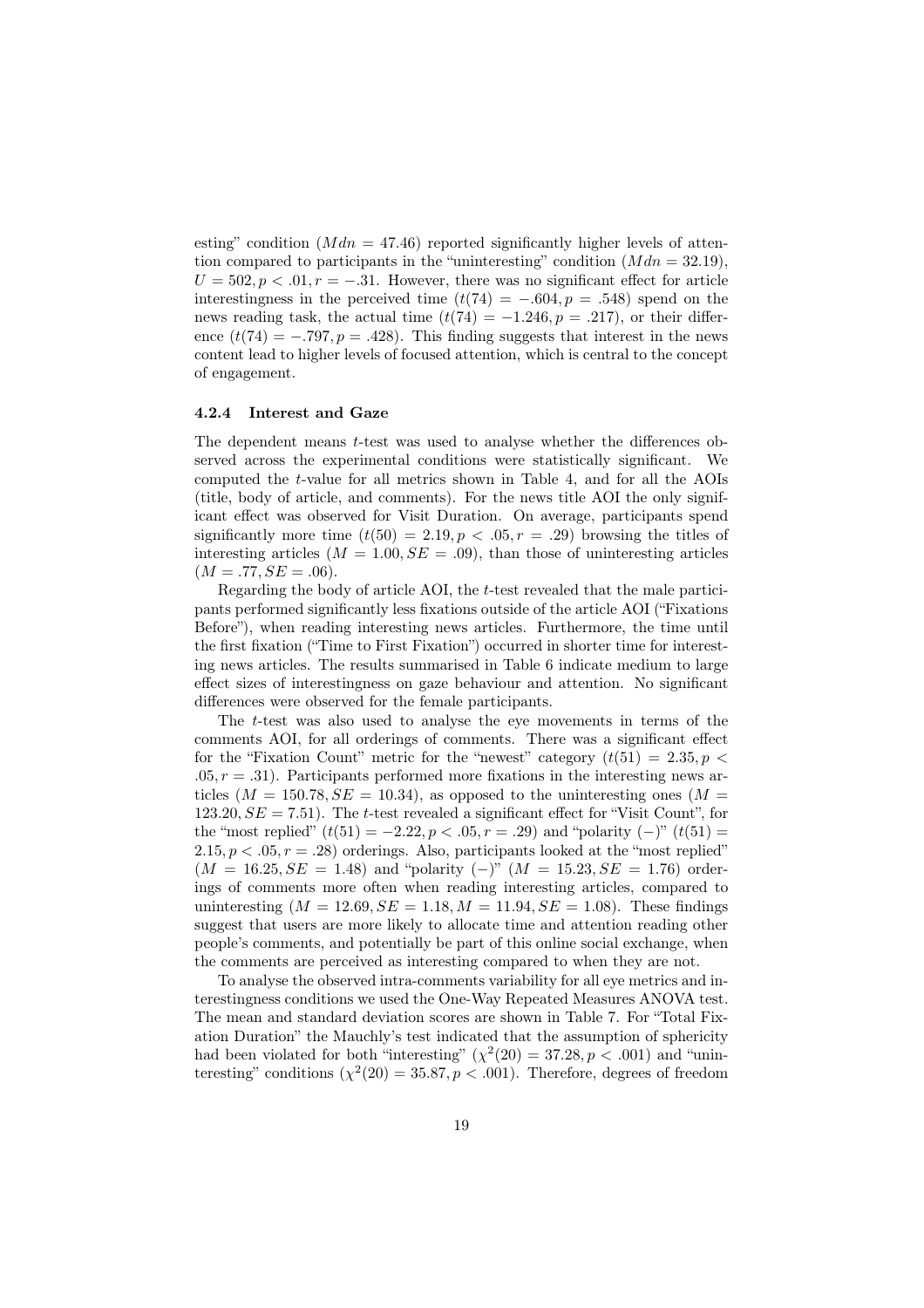| Eye metrics                    | Condition                    | М              | $\boldsymbol{t}$ | $\boldsymbol{r}$ |
|--------------------------------|------------------------------|----------------|------------------|------------------|
| (Male participants)            |                              |                |                  |                  |
| Time to First Fixation         | interesting                  | 11.53          | $-3.41***$       | 0.55             |
|                                | uninteresting                | 64.46          |                  |                  |
| <b>Fixations Before</b>        | interesting<br>uninteresting | 8.55<br>15.26  | $-2.03*$         | 0.37             |
|                                |                              | 0.27           | $-0.26$          |                  |
| <b>First Fixation Duration</b> | interesting<br>uninteresting | 0.29           |                  |                  |
|                                | interesting                  | 0.38           | 1.51             |                  |
| <b>Fixation Duration</b>       | uninteresting                | 0.36           |                  |                  |
|                                | interesting                  | 155.58         | 1.53             |                  |
| Total Fixation Duration        | uninteresting                | 129.04         |                  |                  |
| <b>Fixation Count</b>          | interesting                  | 401.7          | 1.20             |                  |
|                                | uninteresting                | 346.92         |                  |                  |
| Visit Duration                 | interesting                  | 6.42           | $-0.75$          |                  |
|                                | uninteresting                | 6.99           |                  |                  |
| Visit Count                    | interesting<br>uninteresting | 36.22<br>28    | 1.65             |                  |
|                                |                              |                |                  |                  |
| (Female participants)          |                              |                |                  |                  |
| Time to First Fixation         | interesting                  | 40.31          | $-1.63$          |                  |
|                                | uninteresting                | 102.75         |                  |                  |
| <b>Fixations Before</b>        | interesting<br>uninteresting | 12.08<br>30.68 | $-1.43$          |                  |
|                                | interesting                  | 0.36           | $-1.12$          |                  |
| <b>First Fixation Duration</b> | uninteresting                | 0.47           |                  |                  |
|                                | interesting                  | 0.42           | 0.63             |                  |
| <b>Fixation Duration</b>       | uninteresting                | 0.40           |                  |                  |
| <b>Total Fixation Duration</b> | interesting                  | 236.82         | 1.69             |                  |
|                                | uninteresting                | 167.77         |                  |                  |
| <b>Fixation Count</b>          | interesting                  | 566.6          | 1.71             |                  |
|                                | uninteresting                | 402.16         |                  |                  |
| Visit Duration                 | interesting                  | 5.13           | 0.94             |                  |
|                                | uninteresting                | 4.18           |                  |                  |
| Visit Count                    | interesting                  | 64.24          | 1.67             |                  |
|                                | uninteresting                | 43.84          |                  |                  |

Table 6: t-test results from the analysis of eye metrics between the two experimental conditions (interesting versus uninteresting articles)

⇤. Statistical significance at the .05 level (2-tailed).

⇤⇤. Statistical significance at the .01 level (2-tailed).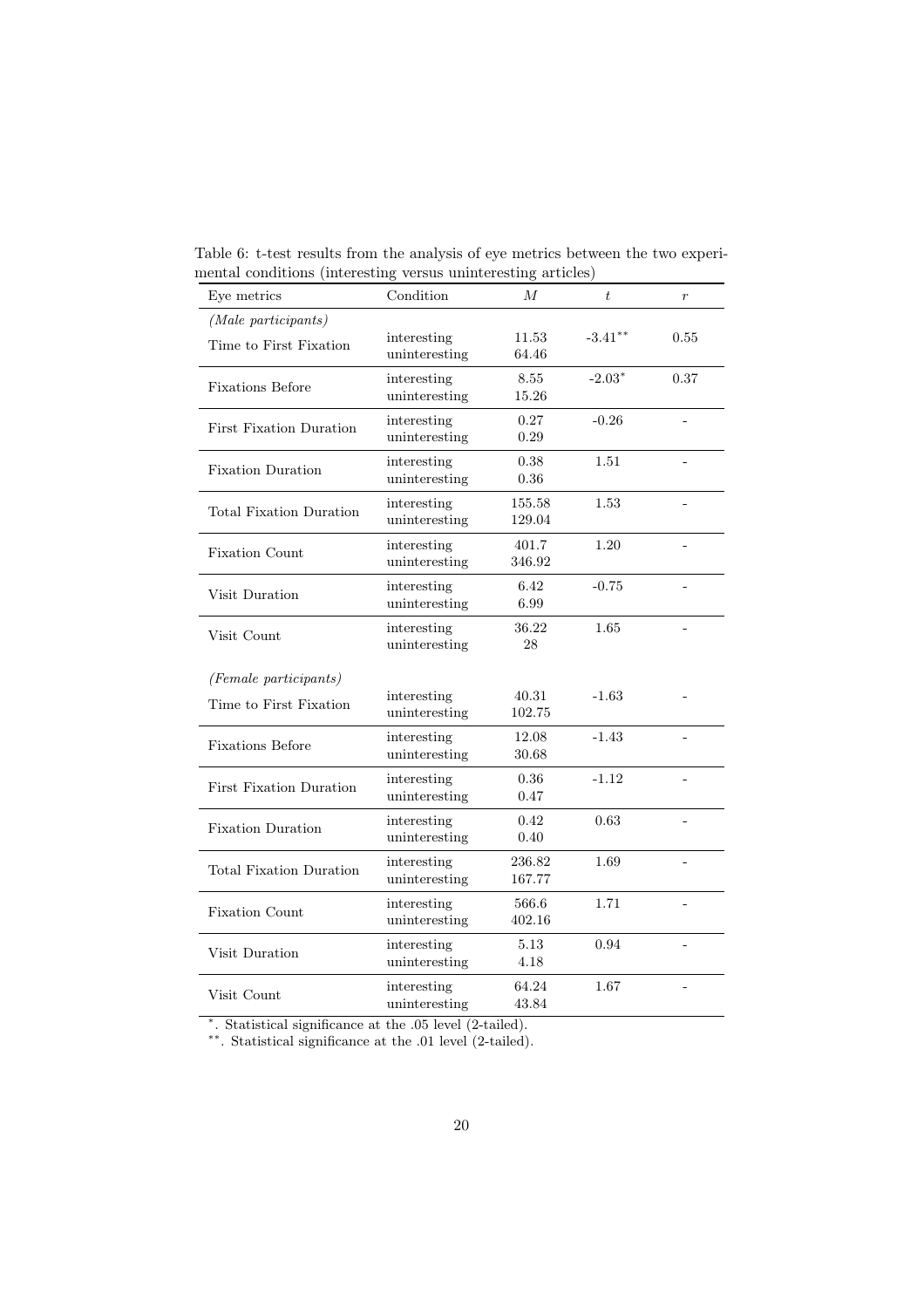|               |                      | interesting      |       | uninteresting |       |  |
|---------------|----------------------|------------------|-------|---------------|-------|--|
|               | Comment ordering     | $\boldsymbol{M}$ | SD    | М             | SD    |  |
|               | most replied         | 52.95            | 32.76 | 55.09         | 25.70 |  |
| Dur.          | newest               | 59.53            | 30.37 | 49.98         | 27.02 |  |
|               | polarity $(-)$       | 43.36            | 24.44 | 41.53         | 15.29 |  |
| Fix.          | polarity $(+)$       | 51.41            | 31.38 | 44.97         | 22.12 |  |
| Total.        | popular now          | 59.25            | 29.53 | 52.34         | 33.01 |  |
|               | sentimentality high  | 52.14            | 31.45 | 55.01         | 24.01 |  |
|               | sentimentality low   | 45.12            | 23.20 | 40.05         | 22.81 |  |
| Count<br>Fix. | most replied         | 134.65           | 75.40 | 142.40        | 62.91 |  |
|               | newest               | 150.78           | 74.57 | 123.20        | 54.18 |  |
|               | $\text{polarity}(-)$ | 113.78           | 56.26 | 107.62        | 36.23 |  |
|               | polarity $(+)$       | 127.39           | 66.67 | 115.07        | 50.79 |  |
|               | popular now          | 148.52           | 65.29 | 128.48        | 64.03 |  |
|               | sentimentality high  | 130.20           | 68.80 | 140.68        | 59.46 |  |
|               | sentimentality low   | 115.86           | 51.72 | 99.62         | 51.93 |  |
|               | most replied         |                  |       | 4.66          | 3.49  |  |
| Visit Dur.    | newest               |                  |       | 5.32          | 3.78  |  |
|               | polarity $(-)$       |                  |       | 4.73          | 3.27  |  |
|               | polarity $(+)$       |                  |       | 4.26          | 2.34  |  |
|               | popular now          |                  |       | 4.64          | 3.85  |  |
|               | sentimentality high  |                  |       | 5.75          | 5.14  |  |
|               | sentimentality low   |                  |       | 3.79          | 2.06  |  |

Table 7: Descriptive statistics of the eye metrics for the two experimental conditions ("interesting" and "uninteresting" news articles)

were corrected using Huynh-Feldt estimates of sphericity ( $\epsilon = .91$  for "interesting",  $\epsilon = .90$  for "uninteresting"). The results show that the total fixation duration associated with the comments AOI was significantly affected by the category of comments, for both "interesting"  $(F(5.47, 278.92) = 3.72, p < .01)$  and "uninteresting"  $(F(5.43, 277.36) = 4.67, p < .001)$  news articles. The One-Way Repeated Measures ANOVA also determined that "Fixation Count"  $(F(6, 306) =$ 3.90,  $p < .001$  and "Visit Duration"  $(F(4.79, 244.30) = 2.51, p < .05)$  differed statistically significantly between comment categories, for both experimental conditions. For "Visit Duration" the Mauchly's test indicated that the assumption of sphericity was violated  $(\chi^2(20) = 61.20, p < .001)$ . The degrees of freedom were corrected using Huynh-Feldt estimates of sphericity ( $\epsilon = .79$ ). We omit reporting further results from post-hoc tests for brevity.

Overall, the "Total Fixation Duration" scores suggest that participants in the "interesting" condition remained fixated for longer periods when reading the "newest" and "popular now" comments. However, participants in the "uninteresting" condition fixated for longer periods when reading the "most replied" and "sentimentality high" comments. The same trend is observed for "Fixation Count" and "Visit Duration", reflecting users' preference of certain comment or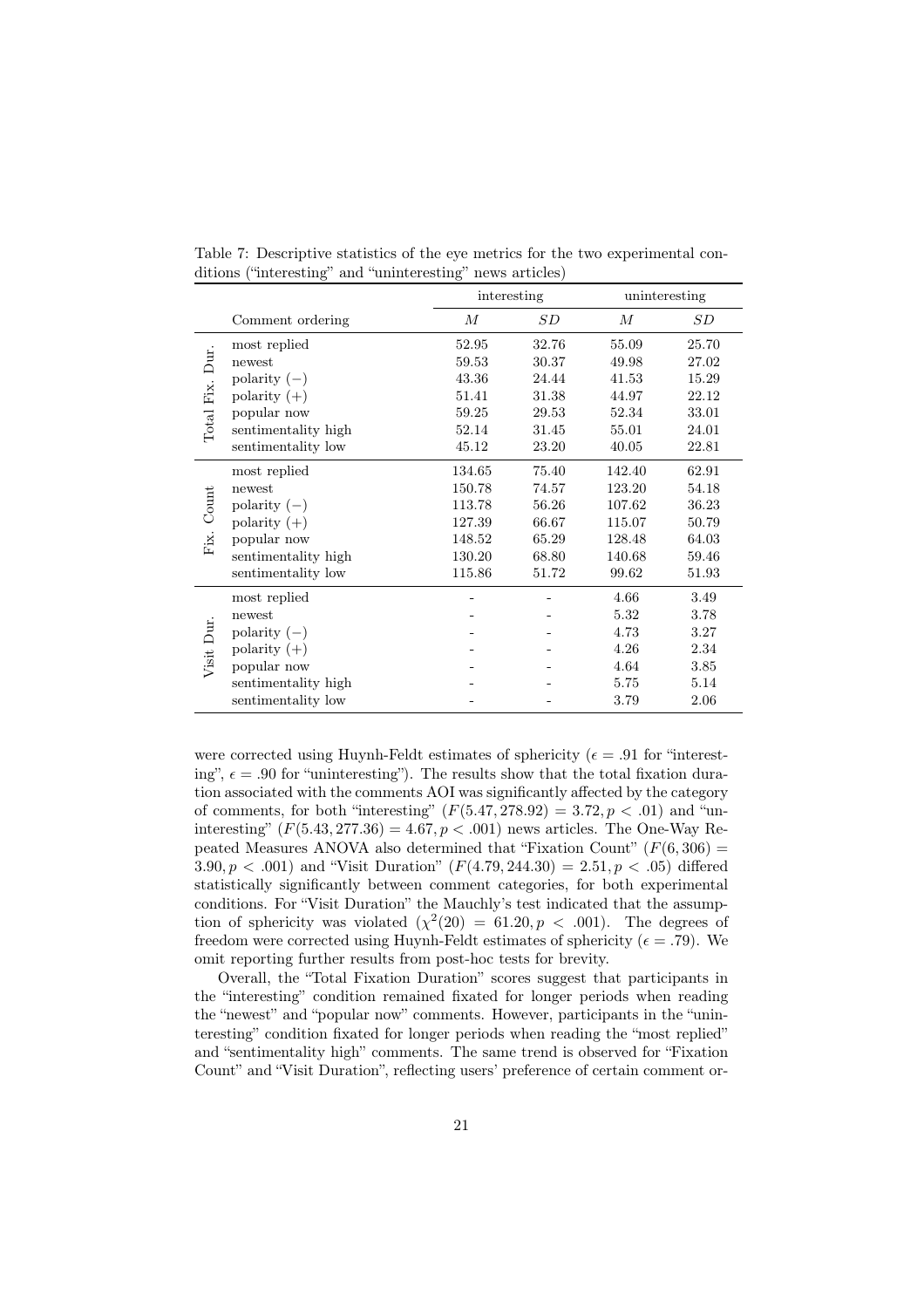derings over others, depending on the experimental condition. Based on these findings, we can conclude that a connection exists between interestingness and gaze behaviour.

### 4.3 Correlation Analysis of all Factors

We report the results of the correlation analysis performed across all factors, where we examined the effect of expressed sentiment in news articles on user attention, interest, affect, and gaze. The importance of this analysis is the finding of significant associations between features like sentimentality and polarity, which are scalable and can be extracted automatically from the content, as well as offline behaviour measures like affect or gaze, which have more discriminative power but are also more laborious to collect. Such correlations are useful because they indicate a predictive relationship that can be exploited in practice by leveraging the scale- and scope- specific limitations that each type of engagement measure introduces. When our data violated the normality assumption we opted for the Spearman's rank correlation coefficient test.

#### 4.3.1 Affect, Focused Attention and Sentiment

We run a correlation analysis to determine the association between focused attention, postPAS, postNAS, the change from prePAS to postPAS, and the change from preNAS to postNAS, with the news content sentimentality and polarity. The sentimentality and polarity scores were further blocked into those relevant to the news titles and those relevant to the body of articles. Out of the many pair-wise comparisons, only those between the change in positive affect, sentimentality, and polarity were found to be statistically significant. The change in positive affect had a positive relationship with the sentimentality of the title  $(r_s = .28, p < .01)$  and the body of the article  $(r_s = .25, p < .01)$ , and a negative relationship with the polarity of the title  $(r_s = -.41, p < .001)$  and the body of the article  $(r_s = -.29, p < .01)$ . This suggests that positive affect increased as the title and body of the news article became more sentimental and more negative.

#### 4.3.2 Interest, Enjoyment, Curiosity and Sentiment

We examined the relationship between the sentimentality and polarity of news content with interest, experienced enjoyment, and wanting to know more about the news. Spearman's rank correlation coefficient test indicated a significant positive correlation between perceived interest and title sentimentality  $(r<sub>s</sub> =$  $.21, p < .05$ ), and a highly significant negative correlation with title polarity  $(r_s = -.35, p < .001)$  and body of article polarity  $(r_s = -.36, p < .001)$ . Similarly, experienced enjoyment (as a result of reading the news article) was also found negatively associated with article polarity  $(r_s = -.22, p < .05)$ . Finally, curiosity to know more about the article was found to be negatively correlated with title polarity  $(r_s = -.31, p < .001)$  and article polarity  $(r_s = .32, p < .001)$ .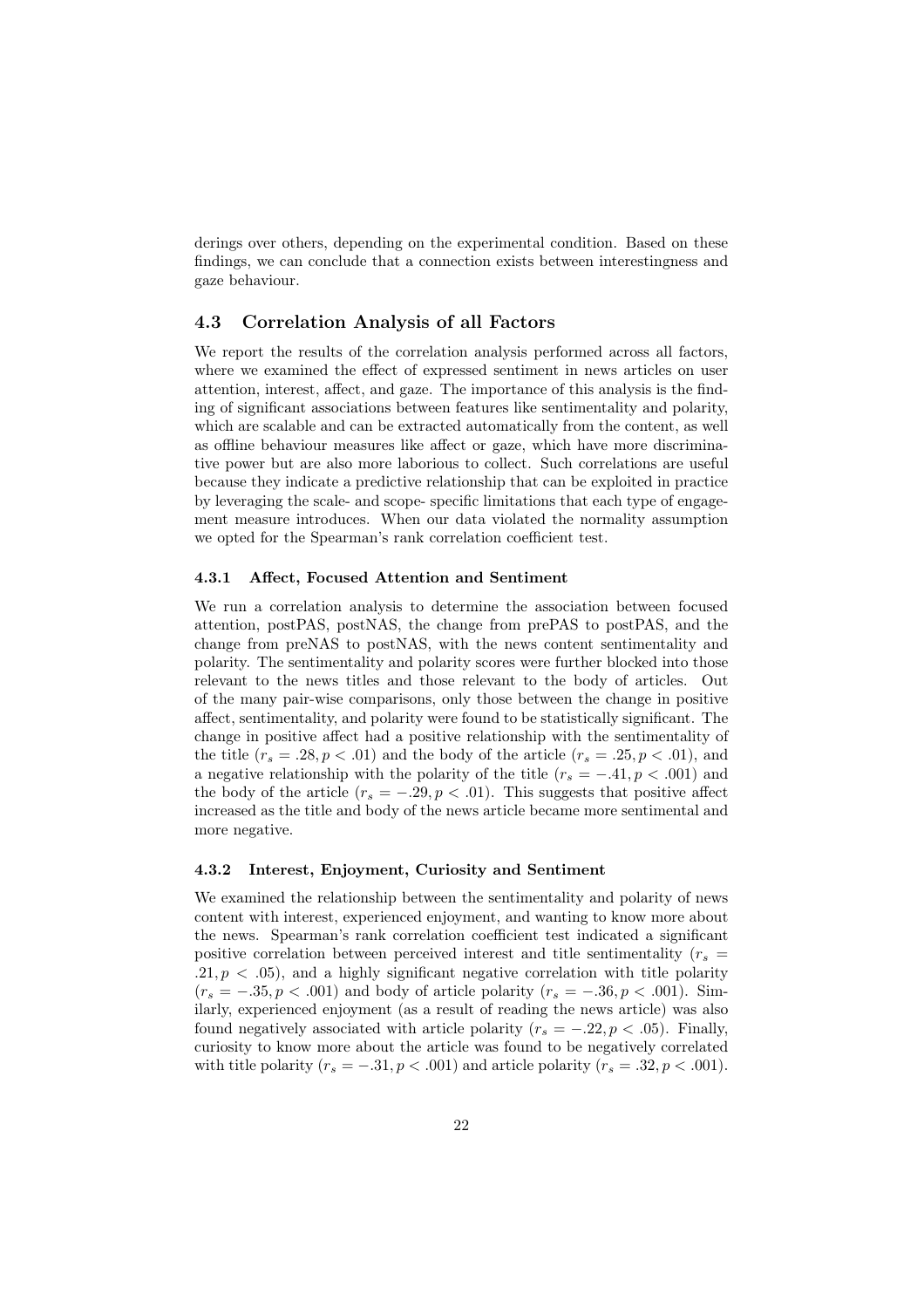|                                | Title          |          | Article        |          |  |
|--------------------------------|----------------|----------|----------------|----------|--|
| Eve metrics                    | Sentimentality | Polarity | Sentimentality | Polarity |  |
| Time to First Fixation         | .06            | .07      | .12            | $-.18$   |  |
| <b>Fixations Before</b>        | .08            | .12      | .09            | $-.15$   |  |
| <b>First Fixation Duration</b> | $-.08$         | .02      | .05            | $-.03$   |  |
| <b>Fixation Duration</b>       | $-.12.$        | .10      | $-.15$         | $-.03$   |  |
| Total Fixation Duration        | $-.21*$        | $.19*$   | $-.09$         | .13      |  |
| <b>Fixation Count</b>          | $-.20*$        | .18      | $-.03$         | .15      |  |
| Visit Duration                 | $-.21*$        | .16      | .02            | $-.04$   |  |
| Visit Count                    | $-.11$         | .14      | $-.03$         | .06      |  |

Table 8: Summary of inter-correlations of eye metrics and news content sentimentality and polarity scales

⇤. Correlation is significant at the .05 level (2-tailed).

Here we observe that user engagement was enticed by news content with strong sentimentality and negative connotations.

#### 4.3.3 Gaze Behaviour and Sentiment

The Spearman's rank correlation coefficient test was used to measure the association between gaze behaviour and the sentimentality and polarity of news content. The gaze metrics were examined separately for the news title AOI and the body of article AOI. The inter-correlations shown in Table 8 indicate a negative relationship between "Total Fixation Duration" and title sentimentality  $(r_s = -.21, p < .05)$ , as well as a positive relationship with title polarity  $(r<sub>s</sub> = .19, p < .05)$ . Similarly, "Fixation Count"  $(r<sub>s</sub> = -.20, p < .05)$  and "Visit Duration"  $(r_s = -.21, p < .05)$  were found to be negatively correlated with the title sentimentality. This finding suggests that the participants fixated more often, and for longer time, when reading news titles of weak sentiment and positive tone.

#### 4.3.4 Affect, Focused Attention and Gaze Behaviour

A correlation analysis was applied to examine the association between the eye metrics and postPAS, postNAS, the change from prePAS to postPAS, the change from preNAS to postNAS, and focused attention. The analysis was performed separately for the news title and the body of article AOI's. The results are presented in Table 9, showing several positive and negative associations. For example, "Total Fixation Duration" ( $r_s = .26, p < .01$ ), "Fixation Count" ( $r_s =$  $.29, p \lt 0.01$ , and "Visit Count"  $(r_s = .29, p \lt 0.01)$  appear to be positively correlated with postPAS, revealing that the participants fixated more often and for longer time at news titles when being in a state of positive affect. A similar correlation is also observed for the metric "Visit Count"  $(r_s = .21, p < .05)$ , in regards to the body of article AOI. Finally, for the same AOI, we can conclude that participants performed their first fixation faster  $(r_s = .26, p < .01)$  when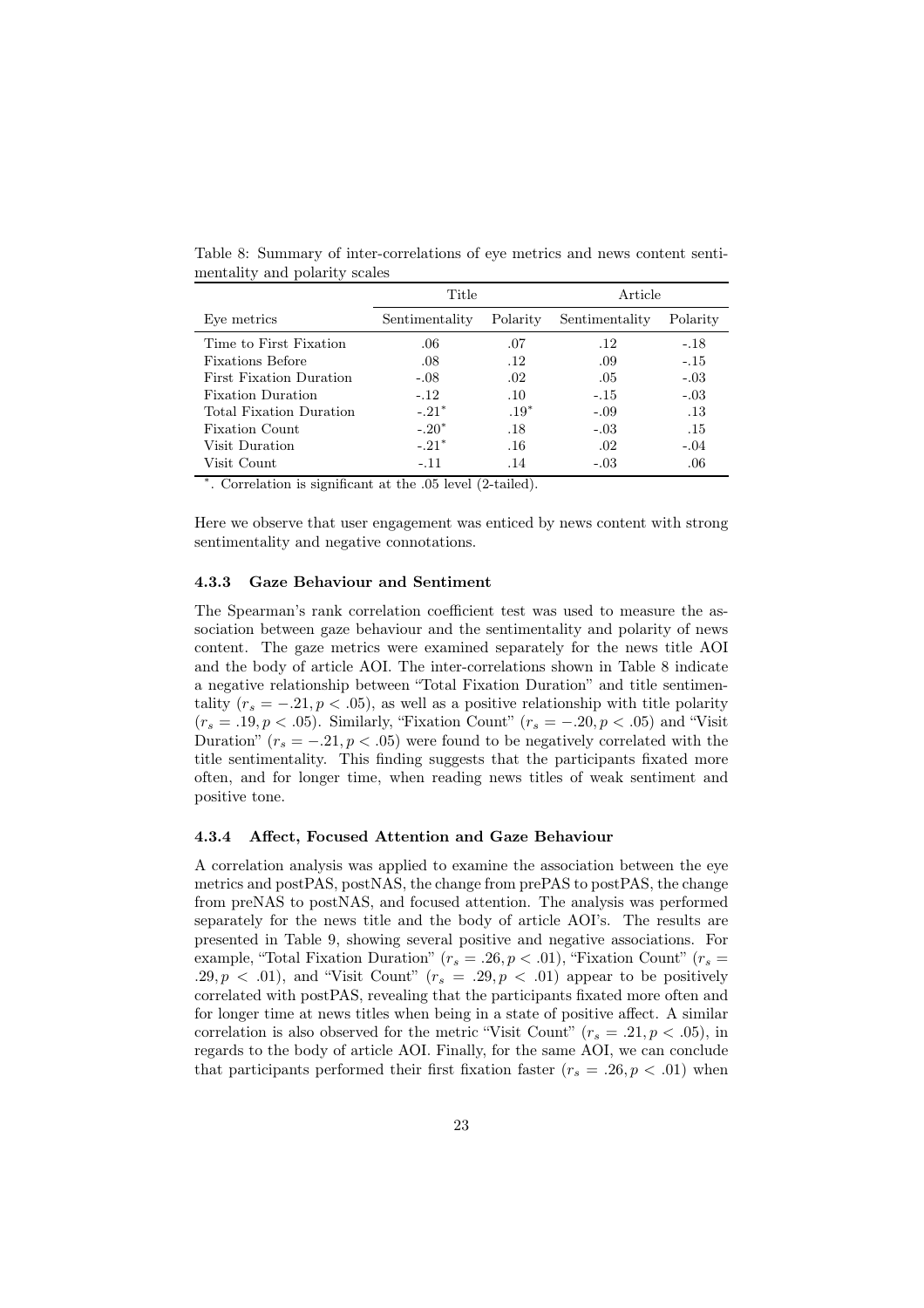|                                | FA      |          |         | postPAS postNAS pre/postPAS | pre/postNAS |
|--------------------------------|---------|----------|---------|-----------------------------|-------------|
| News Title AOI                 |         |          |         |                             |             |
| Time to First Fixation         | $.03\,$ | $-.06$   | $.02\,$ | $-.04$                      | $-.06$      |
| <b>Fixations Before</b>        | .05     | $-.07$   | $.02\,$ | $-.09$                      | $-.06$      |
| <b>First Fixation Duration</b> | $-.07$  | $-.08$   | .06     | $-.12$                      | $-.15$      |
| <b>Fixation Duration</b>       | $-.01$  | $-.02$   | .01     | $-.07$                      | $-.17$      |
| <b>Total Fixation Duration</b> | $-.10$  | $.26***$ | .04     | .02                         | $-.004$     |
| <b>Fixation Count</b>          | $-.12$  | $.29***$ | .04     | .03                         | .04         |
| Visit Duration                 | $-.11$  | $.05\,$  | $-.006$ | $-.10$                      | $-.09$      |
| Visit Count                    | $-.04$  | $.29***$ | .06     | .09                         | .06         |
| News Article AOI               |         |          |         |                             |             |
| Time to First Fixation         | $.10\,$ | $-.03$   | .04     | $.26***$                    | $-.09$      |
| <b>Fixations Before</b>        | .11     | $-.02$   | .04     | $.29***$                    | $-.06$      |
| <b>First Fixation Duration</b> | .08     | $-.14$   | .0009   | $-.07$                      | $-.13$      |
| <b>Fixation Duration</b>       | .04     | $.12\,$  | $-.03$  | $-.14$                      | $-.04$      |
| <b>Total Fixation Duration</b> | $.02\,$ | .11      | .17     | $-.25***$                   | $-.03$      |
| <b>Fixation Count</b>          | .01     | .07      | .17     | $-.21*$                     | $-.002$     |
| Visit Duration                 | .04     | $.21*$   | $-.06$  | $-.02$                      | $.10\,$     |
| Visit Count                    | .03     | $-.06$   | .14     | $-.18$                      | $-.11$      |

Table 9: Inter-correlations of eye metrics with affect and focused attention

⇤. Correlation is significant at the .05 level (2-tailed).

⇤⇤. Correlation is significant at the .01 level (2-tailed).

positive affect increased from pre- to post- task, whereas the "Total Fixation Duration" ( $r_s = -.25, p < .01$ ) and the "Fixation Count" ( $r_s = .21, p < .05$ ) were reduced.

#### 4.3.5 Article Interest and Associated Comments

In addition, we analysed the relationship between article interestingness and the associated comments, for the following statements: (i) "the comments I read were interesting", (ii), "the comments provided additional insight for the article", (iii) "the comments improved my news reading experience", (iv) "I enjoyed reading these comments", and (v) "I found the comments useful in understanding better the article". Since article interestingness is a dichotomous variable, we computed the biserial correlation coefficient (*rb*). The biserial correlation analysis indicated a significant association between article interestingness and interest in the comments  $(r_b = .18, p < .001)$ , as well as article interestingness and level of enjoyment in reading the comments  $(r_b = .11, p < .01)$ . For all other pair-wise comparisons, the results were not found to be statistically significant. In short, interest in news content was associated with the reading experience facilitated by the reader's comments, highlighting the importance of user-generated content in social interaction.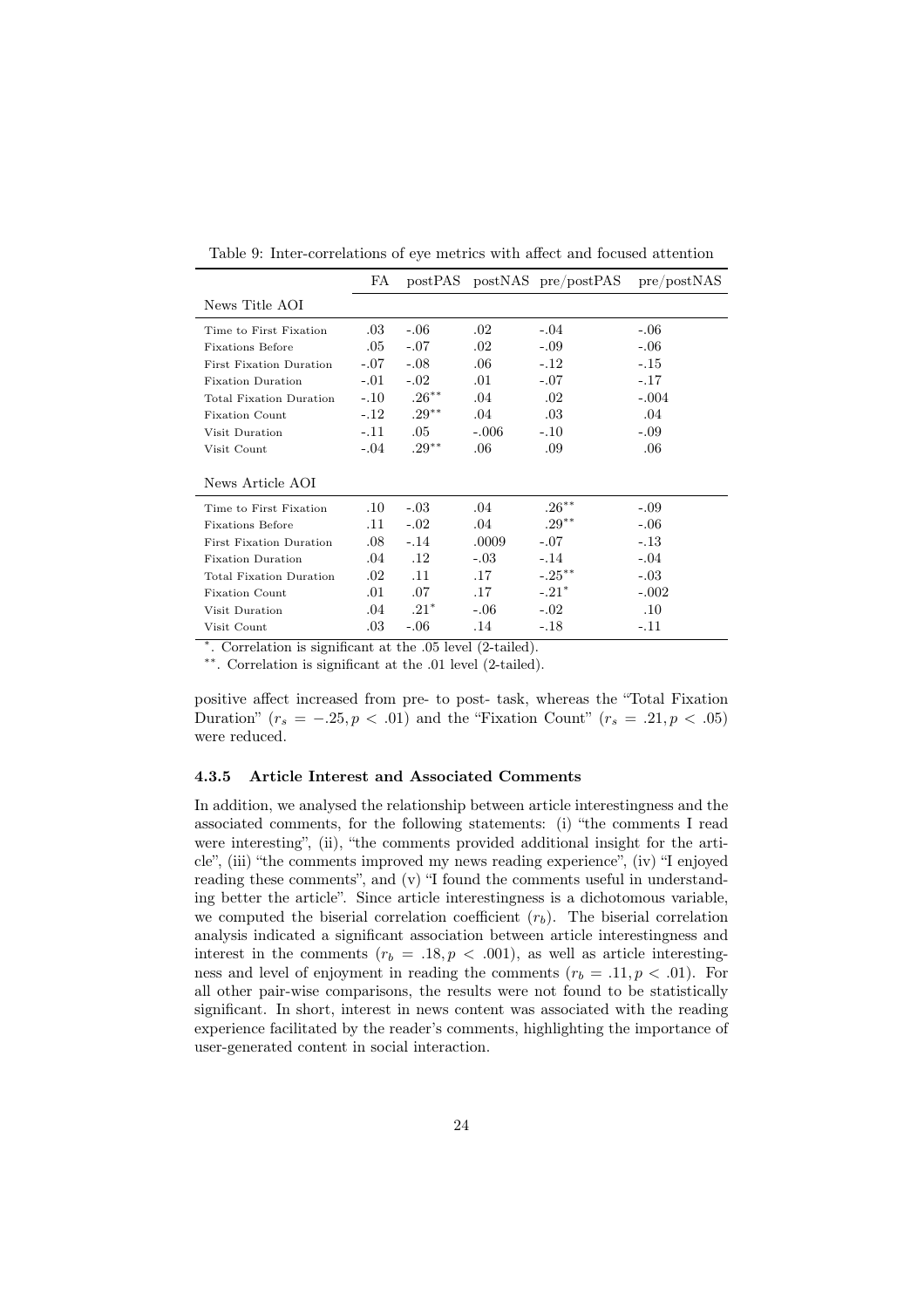# 5 Discussion

In this paper we investigated the connection that exists between sentimentality and polarity of news content and user engagement, and attempted to establish the extent to which certain aspects of the interaction influence engagement, while observing the fundamental role of user interest. Our methodological approach involved an analysis of 13,319 news articles taken from Yahoo! News US and a controlled study, which allowed us to assess several facets of user engagement. Previous studies have examined the relationship between information propagation and content properties like sentimentality and polarity, or usersupplied comments. To the best of our knowledge, none of the previous work has tried to quantify the level of interaction between the user and the content in such a way, for the online news domain.

We began by showing that news articles exhibit a considerable variation in terms of the sentimentality and polarity of their content, and examined these differences with respect to the news source they are obtained from, the genre, and the time they were published on the Web. Only the news source and the genre had a significant effect on the sentiment metrics of news content, with genre being the most prominent feature. Our news collection included 14 different genres of news with distinctive sentimentality and polarity patterns. For example, law-, health-, or politics- related news were characterised by highly sentimental, negative content, unlike the more neutral technology and science genres, although the general trend observed in the news press can be described as negative compared to other types of media. This finding reinforced our initial assumption that news genres vary significantly on the sentimentality and polarity of their content and, thus, are more likely to have a diverse effect on how much users engage with the news stories.

Having established this variation, we used a smaller subset of our news collection to demonstrate in a laboratory setting how user engagement differs for news articles of varying interestingness. Given the multi-faceted nature of user engagement, we employed a set of subjective and objective measures, such as positive and negative affect, focused attention, and gaze behaviour. As mentioned previously, a significant decrease was observed in PAS when comparing interesting and uninteresting news articles. This finding was further supported by participants' responses to the "Did you feel positive or negative while completing the news reading task?" question, which also revealed a significant difference by condition, with the interesting news being associated with positive affect and the uninteresting with negative affect. The article interestingness had no impact on the negative affect scale and, therefore, the contribution of NAS here was limited. We speculate that the decrease from pre- to post- PAS and the absence of any effect on NAS was a result of the way the PANAS was administered before and after the news reading task. However, introducing the PANAS survey separately for the article and the comments would have induced a long, repetitive experience that could have biased our findings. Despite this limitation, we observed a clear effect of the interestingness variable, suggesting that *a*ff*ect improves when the news content is interesting compared to when it is*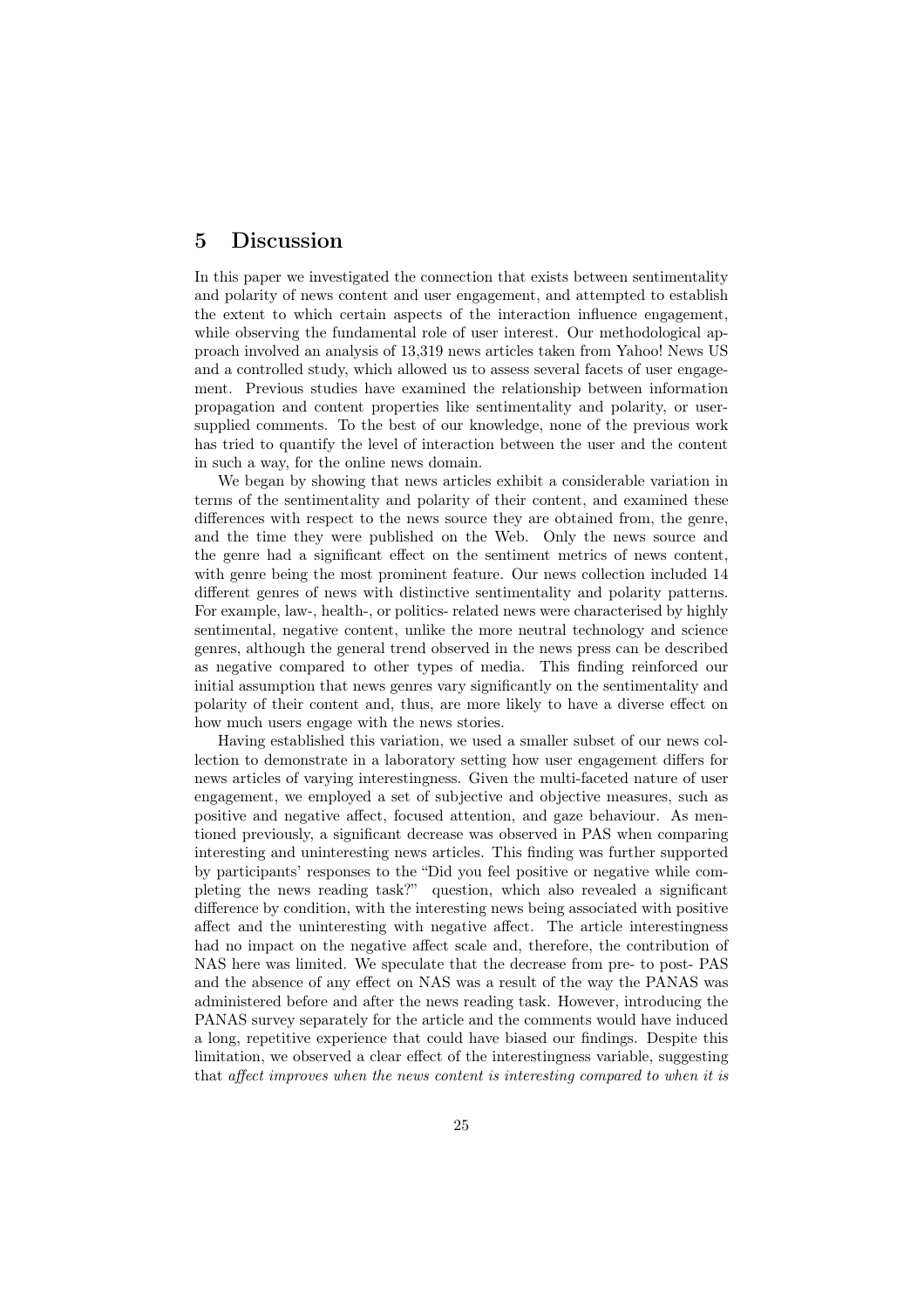*not*. This finding highlights the emotional and cognitive connection that exists between the user and the news content, and also the adverse effects of news content when it fails to appeal to the reader's interests.

Our examination of the interaction between focused attention and interestingness did not reveal any significant effect. The same analysis was repeated after blocking our participants according to the reported interest (which was found highly correlated to the interestingness levels we introduced) and showed a significant difference. *Participants who read interesting articles exhibited much higher levels of focused attention compared to participants who read uninteresting articles*. Since focused attention is central to the concept of engagement, this finding corroborates further the importance of the resource (in our case the news content) on the degree of engagement induced by it. Other measures, like perceived time spend on the news reading task or actual time, did not vary significantly. Partly, the role of estimated time (and its comparison to actual time) does not seem to be as important, especially when the tasks are not long enough to induce some difference. Similar findings were reported in [28].

We demonstrated an approach to quantifying the effect of user interest on attention and focus, both important dimensions of user engagement, by examining gaze behaviour. We observed how eye metrics like "Total Fixation Duration", "Fixation Count", and "Visit Count", differed across online news of varying interestingness and their associated comments. Our analysis indicated that participants spend significantly more time browsing the titles of interesting articles, performed more gaze visits, as well as quicker to occur, more frequent, and prolonged fixations. These quantitative results are in accordance with the qualitative findings from the PANAS and Focused Attention tests, and confirm the fundamental role of user interest in promoting engagement, the mid-point between the creation of online content and the wide circulation of the Web. Although this may not be such a novel contribution [28, 30], it is still a methodologically sound replication of previous findings, both in terms of measurement and analysis.

Our exploratory analysis of the interactions between all the factors accounted for in this study indicated several significant correlations. Foremost, we found a significant association between positive affect and news sentiment. Positive affect showed a positive correlation with title and article sentimentality, and a negative correlation with title and article polarity. The same trend was also observed with reported interest, enjoyment, and curiosity to know more. Perceived interest was found to be negatively correlated with title sentimentality and polarity, and article polarity. Similarly, enjoyment in reading the news was found negatively correlated with article polarity, and curiosity to know more was negatively correlated with the title and the article polarity. The message to be taken is that *interest, enjoyment, and the desire to find out more about online news is enticed when strong sentiment and negative connotations are present in the content*. This makes sense; news headlines are written to induce emotional reactions and attract attention. Based on the initial impression of the title, the user will decide whether to proceed with reading the article or ignore it and focus on other news. Also, given the variation of the sentimentality and polarity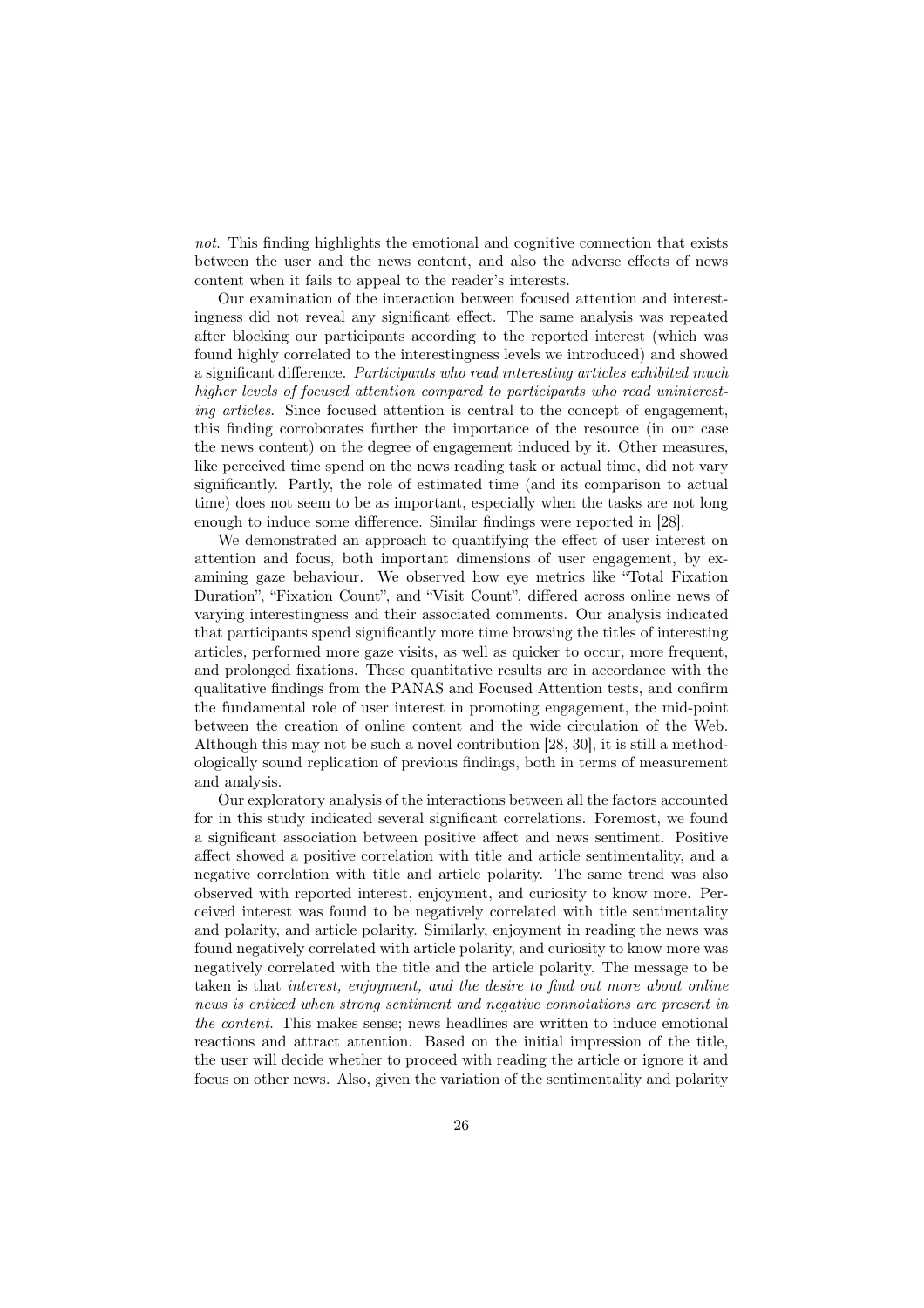of news content, this finding reveals an important predictive relationship that could be exploited further by leveraging measures like gaze or affect, which are difficult to collect, with more scalable features that derive from the content, i.e., sentimentality and polarity.

We also examined the association of gaze behaviour and sentiment. Contrary to previous findings, our gaze analysis revealed that longer and more frequent fixations occurred when users were viewing news titles characterised by low sentimentality and positive polarity. Gaze was also found to be correlated with positive affect. This is another noteworthy finding in terms of predicting user engagement, since it suggests that gaze behaviour can act as a proxy for sentiment, and vice versa. In other words, it is measurable and to a point can be anticipated. In terms of practical implications for news providers, it is important to understand what happens when the user is exposed to new information. It is during this critical attention process that the user decides whether the content is worth reading, and without that mid-layer of interaction the effective reach of information is constrained.

Moreover, we observed a relationship between interest in a news article and the reading experience facilitated by user comments, left in response to the news article. Our qualitative analysis sheds further light on the effect of different ranking methods (which systematically exploit the sentiment expressed in user comments) on interest, experienced enjoyment, and insights. Among our main findings is a gender-specific bias that characterises the degree of experienced engagement, as well as a preference over highly sentimental or popular comments. In the majority of cases, female participants were significantly more interested in the user comments and reported higher levels of enjoyment across all comment orderings. Contrary to our male participants, the existence of different categories did not affect their view of the comments nor resulted in any specific preferences. Male participants appeared to be less engaged with the user comments, but also favoured certain comment orderings over others. This connection between gender and user-generated content is an interesting finding that warrants further investigation, to determine the extent to which such bias defines the reading experience and how it can inform the design of personalisation techniques or improve content adaptation.

High volume of user-generated content, in our case comments posted with news articles, is an indication of engaged users. Users interested in the content they read usually take an "active" online role and comment on it, which also suggests that they take into consideration other people's comments. This behaviour is in accordance to our social nature and our innate tendency to define ourselves in relation to others, in a social context that both frames and directs our actions and experiences. With the growing interactivity of news, and the importance of user-generated content, the user-driven discussions anchored around online news stories are of paramount importance to news providers that wish to stimulate public interest and promote engagement, both in terms of further interaction with the news site (spending more time on the news site, posting comments). Given that *certain orderings of comments are more preferable over others, depending on the interestingness of the article and the gender of the*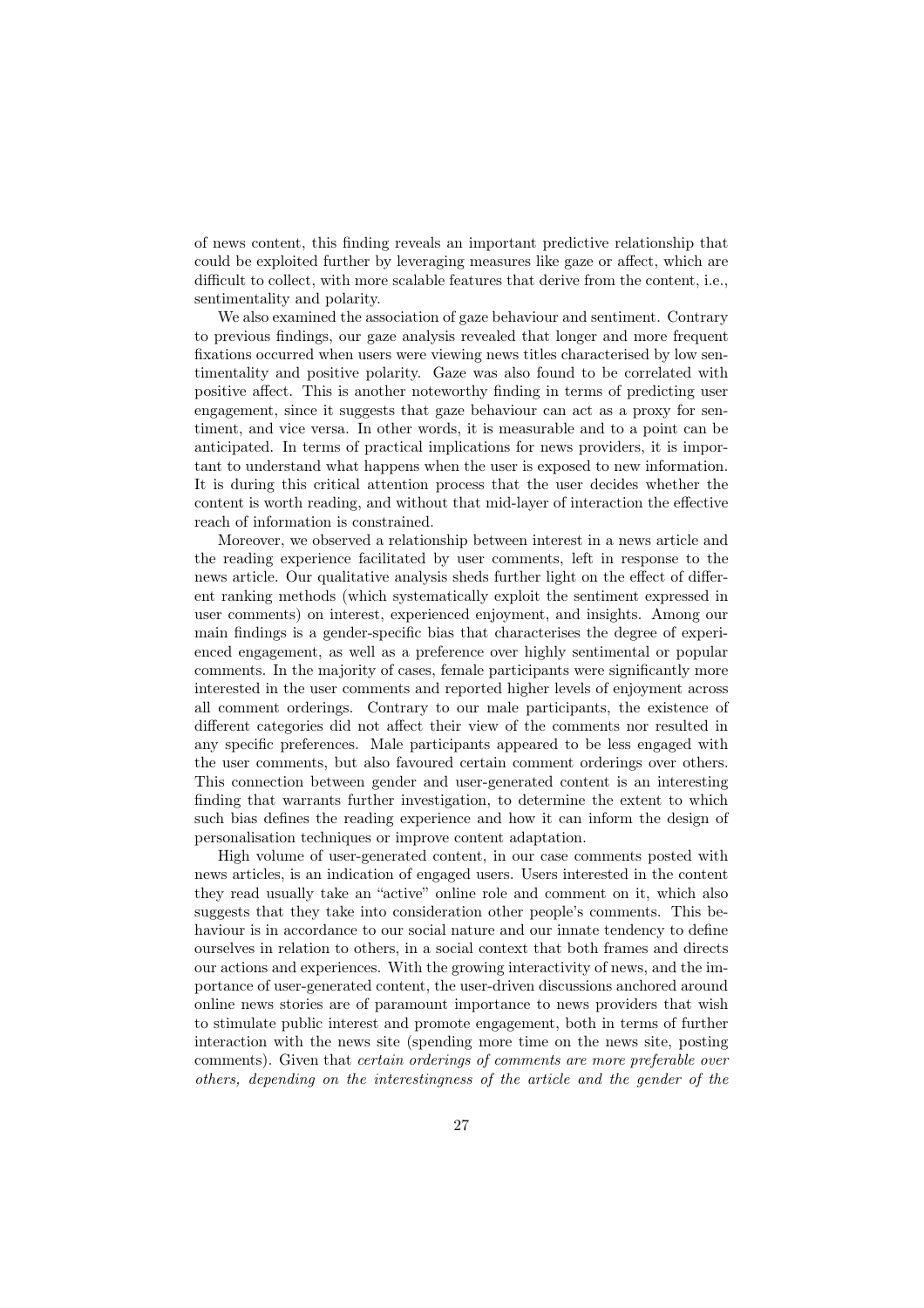*user*, news portals can determine how to benefit from user-driven commenting to promote higher levels of engagement.

Finally, our results *highlighted the importance of interesting content to keep readers engaged*. However we should bear in mind that what gets published by the news media depends on numerous factors, an important one being the newsworthiness of a story, but also factors such as space constraints, timeliness, and how *close* a story is to its readers, for instance, geographically, culturally, or simply in terms of general interests (e.g. sports, international news, gossip columns) [16]. Since it is impossible to report everything, selectivity in what gets published is inevitable. Nonetheless, reputable news media are expected to be objective in which stories they decide report; their role is to inform people about what is happening. It is their task to find the right trade-off between interesting and non-interesting, but nonetheless informative, news-worthy content. This is important for both a fair and knowledgeable society, as media indeed can influence people's perception of the world including things closer to them [29].

# 6 Conclusions

This work examined the relationship between sentiment metrics that derive from the content and offline behaviour measures of engagement, for the online news domain. Our goal was to determine which aspects of user interaction influence engagement the most in the online news domain, while observing the fundamental role of user interest. In addition, we have demonstrated how reallife data, together with appropriate metrics, can leverage otherwise difficult to collect engagement measures and help quantify the level of interaction between the user and the news content. Despite the cost and effort for conducting such a study, we were able to perform a thorough exploration of diverse approaches to assessing user engagement, as well as account for the affective and cognitive aspects. The main message that stems from this study is that user engagement can be anticipated to some degree if we account for the factors that inspire human curiosity and drive attention, such as the sentimentality and polarity of content.

Our work also comes with certain limitations. One of them was the relatively small sample of the population we studied, which, to some extent, has affected our ability to generalise our findings to the population as a whole. However, this is a very common caveat in user studies and, in our case, a necessary trade-off, given the controlled and time-demanding nature of our experiment. An additional limitation was the moderate size of our news dataset, which was obtained from a single news provider. Given a much larger news article collection, the sentimentality and polarity scores we computed would be more accurate and exhibit less variation. Additionally, we used a lexicon-based sentiment analysis tool for computing the sentiment features that may not be completely accurate.

We have several avenues for our future work. First, we will employ a larger and more diverse news collection, to achieve a higher degree of ecological validity. Moreover, we will employ additional sentiment analysis tools, to allow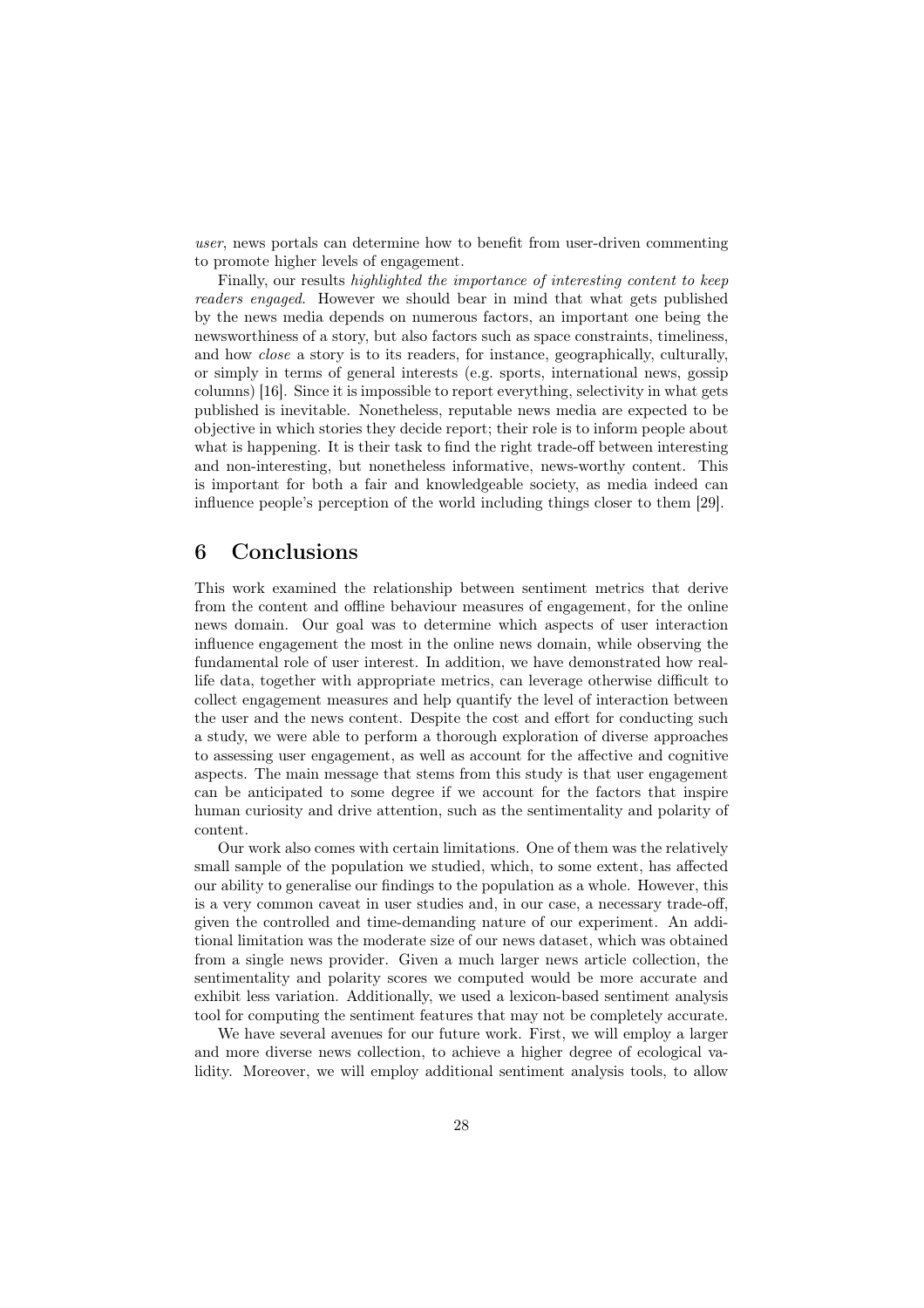for comparability of results with respect to the news domain. We will also investigate the extent to which gender-bias applies on our current findings within a larger sample of the population. Finally, we will examine cross-platform applications (e.g., social media platforms and blogs) of our approach to assessing engagement, where we will likely observe very different results for user-generated content and engagement, framed in a social interaction context.

# 7 Acknowledgment

We would like to thank our participants and all the people who volunteered for the evaluation of the news article collection. We would also like to thank the reviewers for their detailed and helpful comments.

# References

- [1] Abbasi, A., Chen, H., and Salem, A. Sentiment analysis in multiple languages: Feature selection for opinion classification in web forums. *ACM Transactions on Information Systems 26*, 3 (2008), 12:1–12:34.
- [2] Attfield, S., Kazai, G., Lalmas, M., and Piwowarski, B. Towards a science of user engagement (position paper). In *WSDM Workshop on User Modelling for Web Applications* (New York, NY, USA, February 2011), WSDM '11, ACM.
- [3] Bai, X. Predicting consumer sentiments from online text. *Decision Support Systems 50* (2011), 732–742.
- [4] Bandari, R., Sitaram, A., and Huberman, Bernardo, A. The pulse of news in social media: Forecasting popularity. In *Proceedings of the Sixth International Conference on Weblogs and Social Media* (June 2012), ICWSM '12, The AAAI Press.
- [5] Bautin, M., Vijayarenu, L., and Skiena, S. International sentiment analysis for news and blogs. In *Proceedings of the Second International Conference on Weblogs and Social Media* (March 2008), ICWSM '08, The AAAI Press.
- [6] Bautin, M., Ward, C. B., Patil, A., and Skiena, S. Access: news and blog analysis for the social sciences. In *Proceedings of the 19th International Conference on World Wide Web* (New York, NY, USA, 2010), WWW '10, ACM, pp. 1229–1232.
- [7] Beineke, P., Hastie, T., Manning, C., and Vaithyanathan, S. Exploring sentiment summarization. In *Proceedings of the AAAI Spring Symposium on Exploring Attitude and A*ff*ect in Text: Theories and Applications* (2004), pp. 1–4.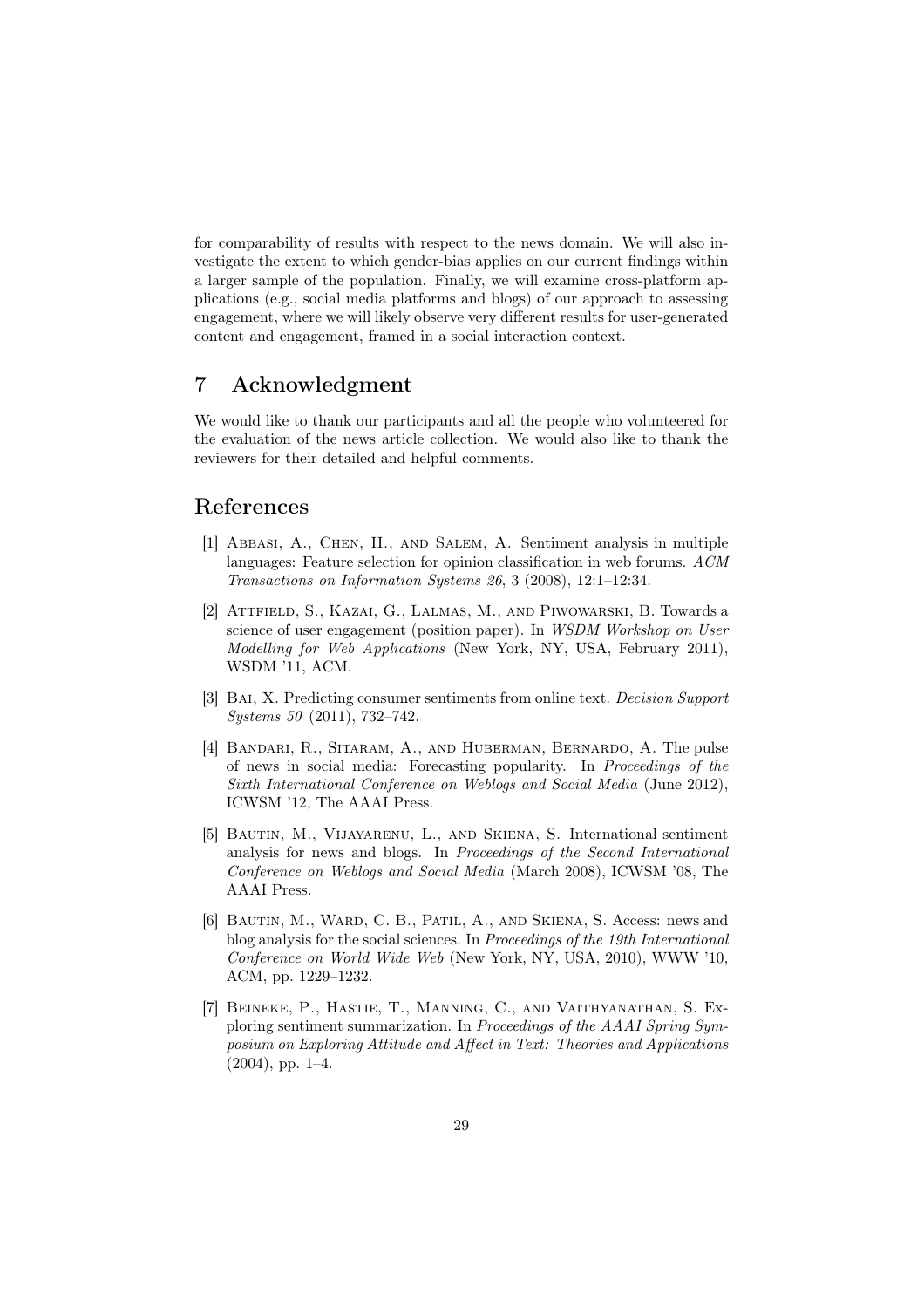- [8] Berger, J. A., and Milkman, K. L. Social transmission, emotion, and the virality of online content. *Social Science Research Network Working Paper Series* (Dec. 2009).
- [9] Buscher, G., Biedert, R., Heinesch, D., and Dengel, A. Eye tracking analysis of preferred reading regions on the screen. In *Proceedings of the 28th of the International Conference extended abstracts on Human Factors in Computing S* (New York, NY, USA, 2010), CHI EA '10, ACM, pp. 3307– 3312.
- [10] Cohen, J. *Statistical power analysis for the behavioural sciences (2nd ed.)*. New York: Academic Press, 1988.
- [11] Cohen, J. A power primer. *Psychological Bulletin 112*, 1 (1992), 155–159.
- [12] COUNTS, S., AND FISHER, K. Taking it all in? visual attention in microblog consumption. In *Proceedings of the Fifth International Conference on Weblogs and Social Media* (July 2011), ICWSM '11, The AAAI Press.
- [13] Dave, K., Lawrence, S., and Pennock, D. M. Mining the peanut gallery: opinion extraction and semantic classification of product reviews. In *Proceedings of the 12th International Conference on World Wide Web* (2003), pp. 519–528.
- [14] DEVITT, A., AND AHMAD, K. Sentiment polarity identification in financial news: A cohesion-based approach. In *Proceedings of the 45th Annual Meeting of the Association of Computational Linguistics* (Prague, Czech Republic, June 2007), Association for Computational Linguistics, pp. 984– 991.
- [15] Fischer, M. H. An investigation of attention allocation during sequential eye movement tasks. *The Quarterly Journal of Experimental Psychology Section A: Human Experimental Psychology 52*, 3 (1999), 649–677.
- [16] Galtung, J., and Ruge, M. H. The structure of foreign news. *Journal of Peace Research 2*, 1 (1965), 64–91.
- [17] GERANI, S., CARMAN, M. J., AND CRESTANI, F. Investigating learning approaches for blog post opinion retrieval. In *Proceedings of the 31th European Conference on Information Retrieval* (2009), pp. 313–324.
- [18] Godbole, N., Srinivasaiah, M., and Skiena, S. Large-scale sentiment analysis for news and blogs. In *Proceedings of the International Conference on Weblogs and Social Media* (March 2007), ICWSM '07, The AAAI Press.
- [19] GREGORY, M. L., CHINCHOR, N., WHITNEY, P., CARTER, R., HETzler, E., and Turner, A. User-directed sentiment analysis: visualizing the affective content of documents. In *Proceedings of the Workshop on Sentiment and Subjectivity in Text* (2006), pp. 23–30.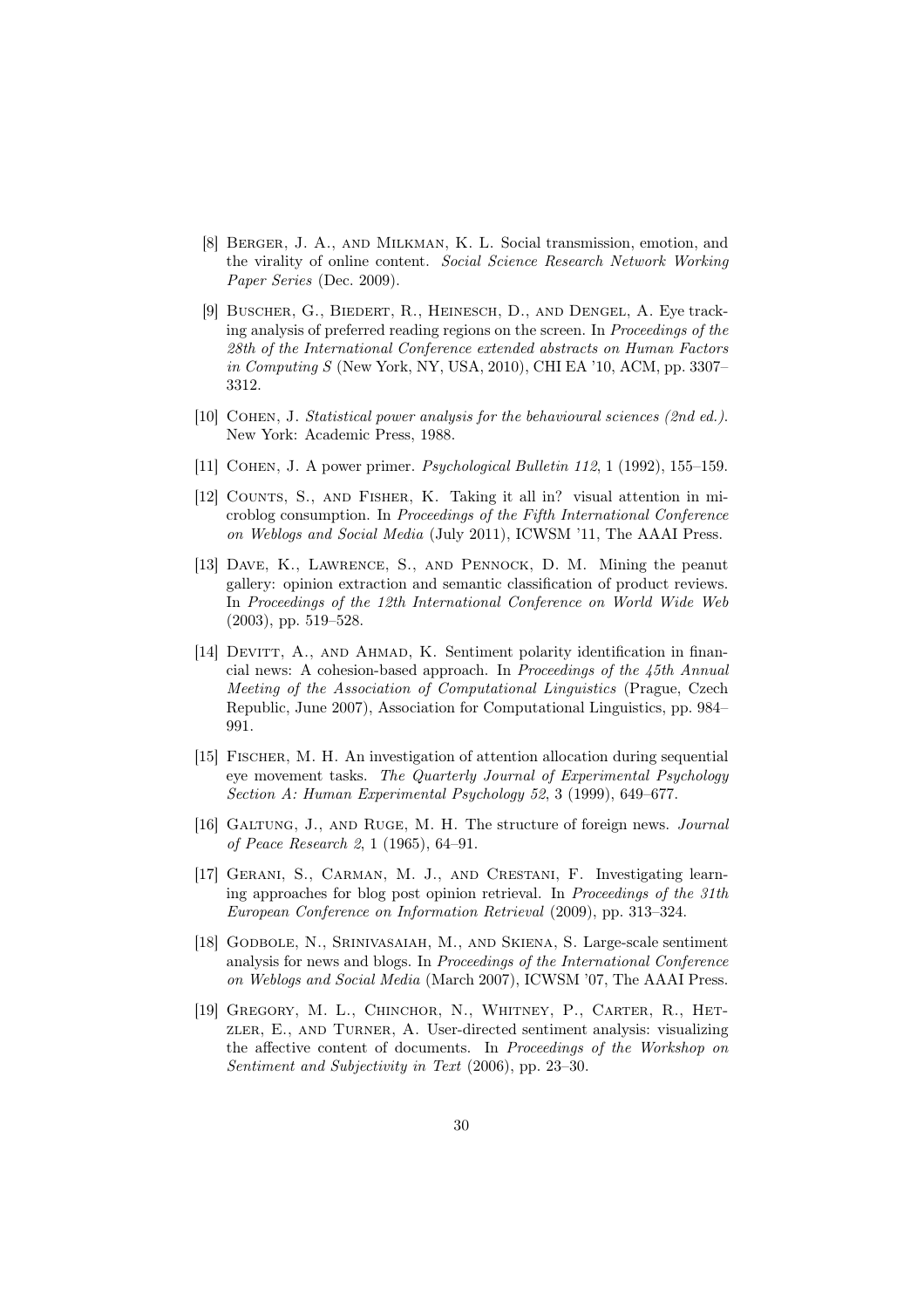- [20] GWIZDKA, J., AND LOPATOVSKA, I. The role of subjective factors in the information search process. *Journal of the American Society for Information Science and Technology 60*, 12 (2009), 2452 – 2464.
- [21] HENDERSON, J. M. Human gaze control during real-world scene perception. *Trends in Cognitive Sciences 7*, 11 (November 2003), 498–504.
- [22] HENDRICKS, M. New naa study shows consumers are highly engaged with newspaper media content across platforms, 2012.
- [23] Kahneman, D. *Attention and E*ff*ort (Experimental Psychology)*. Prentice Hall, 1973.
- [24] KUCUKTUNC, O., CAMBAZOGLU, B. B., WEBER, I., AND FERHATOSmanoglu, H. A large-scale sentiment analysis for yahoo! answers. In *Proceedings of the fifth ACM International Conference on Web Search and Data Mining* (New York, NY, USA, 2012), WSDM '12, ACM, pp. 633–642.
- [25] Lerman, K., Blair-Goldensohn, S., and McDonald, R. Sentiment summarization: evaluating and learning user preferences. In *Proceedings of the 12th Conference of the European Chapter of the Association for Computational Linguistics* (2009), pp. 514–522.
- [26] LOPATOVSKA, I. Searching for good mood: examining relationships between search task and mood. *Proceedings of the American Society for Information Science and Technology 46*, 1 (2009), 1–13.
- [27] Manduchi, A., and Picard, R. Circulations, revenues, and profits in a newspaper market with fixed advertising costs. *Journal of Media Economics 22*, 4 (2009), 211–238.
- [28] McCay-Peet, L., LALMAS, M., AND NAVALPAKKAM, V. On saliency, affect and focused attention. In *ACM SIGCHI Conference on Human Factors in Computing Systems* (New York, NY, USA, May 2012), CHI '12, ACM, pp. 541–550.
- [29] McCombs, M., and Shaw, D. The agenda-setting function of mass media. *Public Opinion Quarterly 36*, 2 (1972), 176–187.
- [30] O'BRIEN, H. L. Exploring user engagement in online news interactions. *Proceedings of the American Society for Information Science and Technology 48*, 1 (2011), 1–10.
- [31] O'BRIEN, H. L., AND TOMS, E. G. What is user engagement? a conceptual framework for defining user engagement with technology. *Journal of the American Society for Information Science and Technology 59*, 6 (2008), 938–955.
- [32] O'BRIEN, H. L., AND TOMS, E. G. The development and evaluation of a survey to measure user engagement. *Journal of the American Society for Information Science and Technology 61*, 1 (January 2010), 50–69.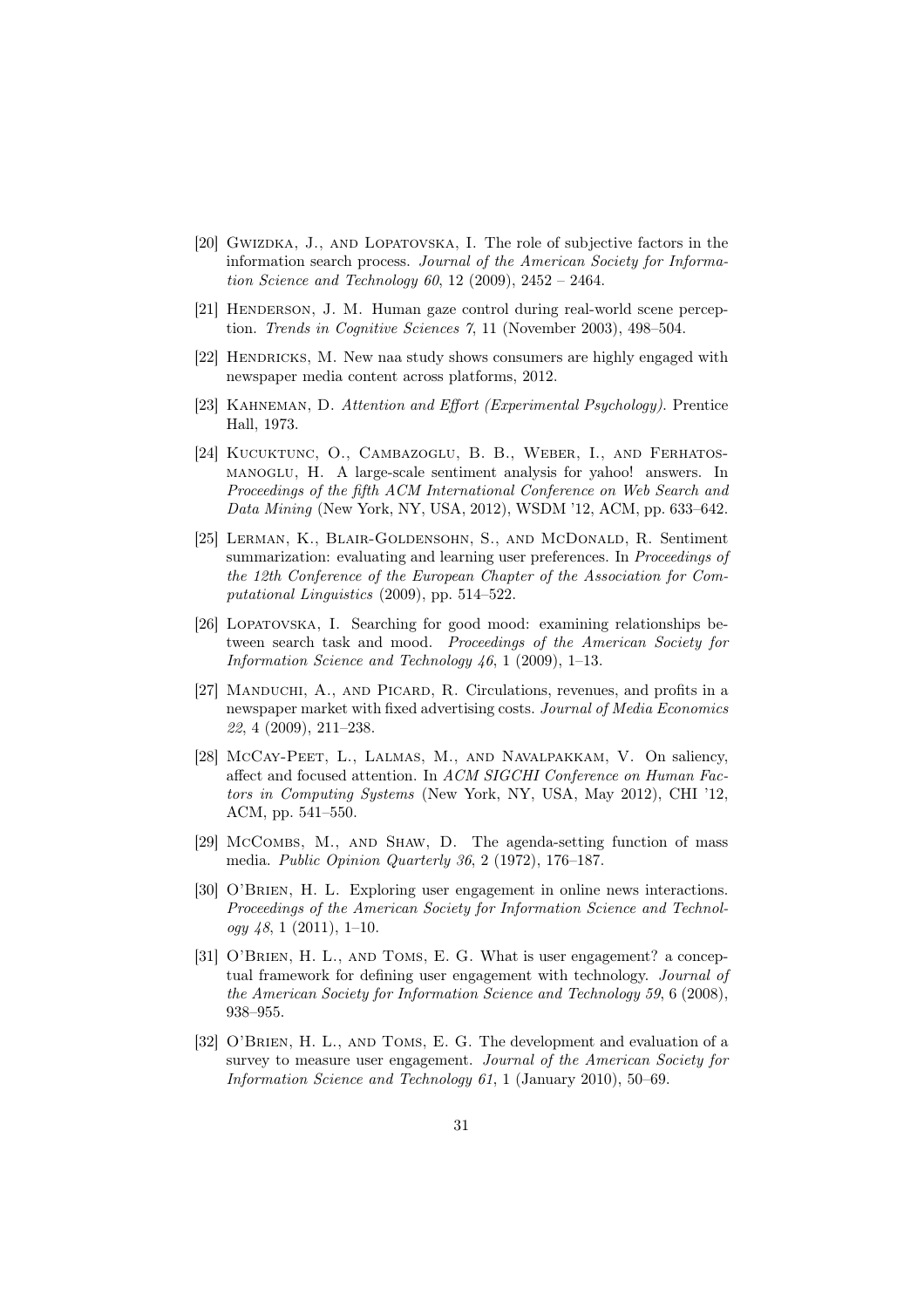- [33] O'Connor, B., Balasubramanyan, R., Routledge, B. R., and Smith, N. A. From tweets to polls: Linking text sentiment to public opinion time series. In *Proceedings of the Fourth International Conference on Weblogs and Social Media* (May 2010), ICWSM '10, The AAAI Press.
- [34] Pang, B., Lee, L., and Vaithyanathan, S. Thumbs up? sentiment classification using machine learning techniques. In *Proceedings of the ACL-02 Conference on Empirical Methods in Natural Language Processing* (2002), pp. 79–86.
- [35] PANNASCH, S., SCHULZ, J., AND VELICHKOVSKY, B. M. On the control of visual fixation durations in free viewing of complex images. *Attention, Perception, & Psychophysics 73*, 4 (2011), 1120–1132.
- [36] RAYNER, K. Eye movements and visual cognition: Scene perception and reading. In *Springer series in neuropsychology* (1992), K. Rayner, Ed., Springer-Verlag, pp. 46–65.
- [37] Remington, R. W. Attention and saccadic eye movements. *Journal of Experimental Psychology: Human Perception and Performance 6*, 4 (1980), 726–744.
- [38] SHEPHERD, M., FINDLAY, J. M., AND HOCKEY, R. J. The relationship between eye movements and spatial attention. *Quarterly Journal of Experimental Psychology 38*, 3 (August 1986), 475–491.
- [39] Szabo, G., and Huberman, B. A. Predicting the popularity of online content. *Communications of the ACM 53*, 8 (2010), 80–88.
- [40] TATAR, A., LEGUAY, J., ANTONIADIS, P., LIMBOURG, A., DE AMORIM, M. D., AND FDIDA, S. Predicting the popularity of online articles based on user comments. In *Proceedings of the International Conference on Web Intelligence, Mining and Semantics* (New York, NY, USA, 2011), no. 67 in WIMS '11, ACM, pp. 1–8.
- [41] Thelwall, M., Buckley, K., and Paltoglou, G. Sentiment in twitter events. *Journal of the American Society for Information Science and Technology 62*, 2 (Feb. 2011), 406–418.
- [42] Thelwall, M., Buckley, K., and Paltoglou, G. Sentiment strength detection for the social web. *J. Am. Soc. Inf. Sci. Technol. 63*, 1 (2012), 163–173.
- [43] Thelwall, M., Buckley, K., Paltoglou, G., Cai, D., and Kappas, A. Sentiment strength detection in short informal text. *Journal of the American Society for Information Science and Technology 61*, 12 (August 2010), 2544–2558.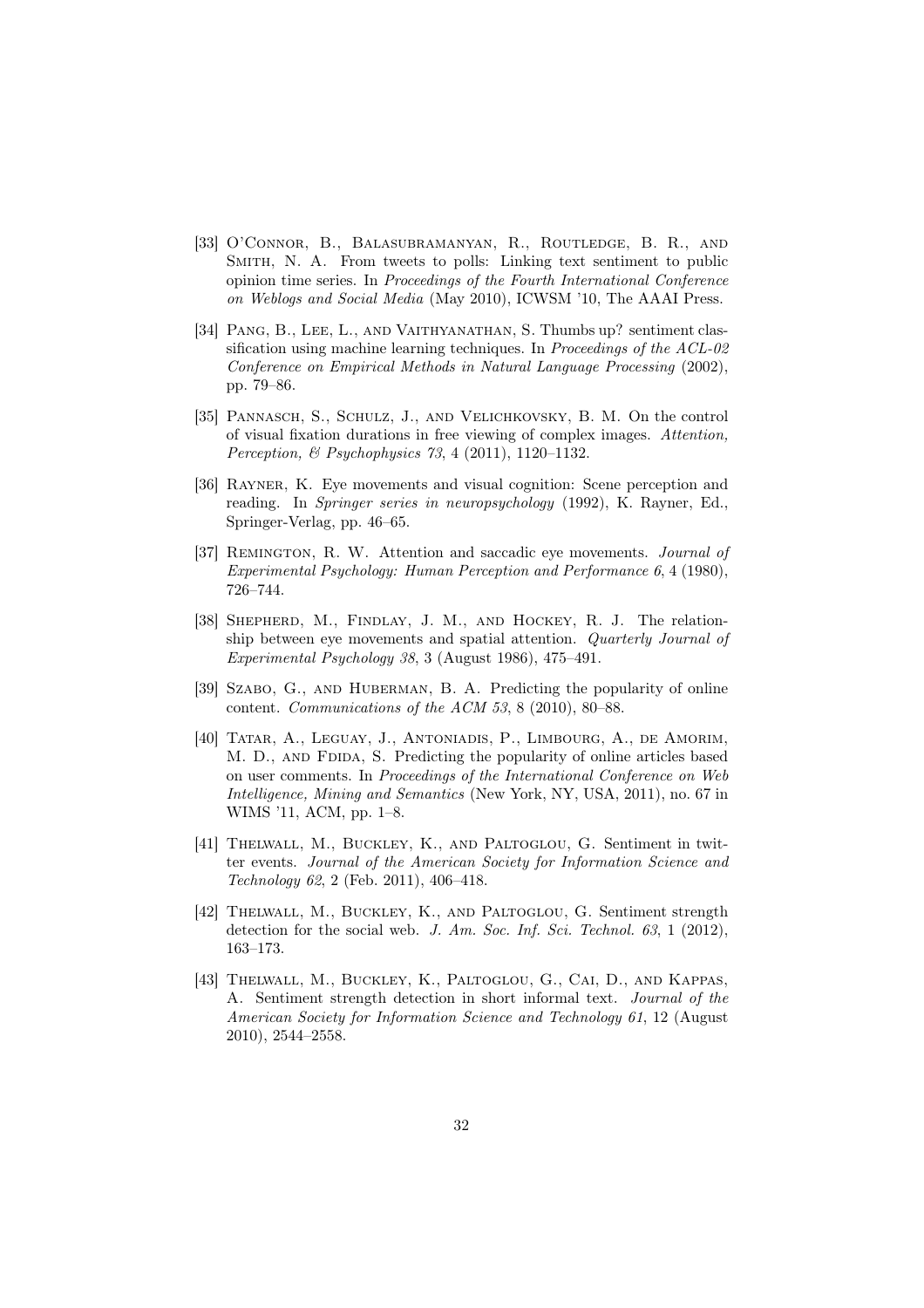- [44] Thelwall, M., Buckley, K., Paltoglou, G., Skowron, M., Garcia, D., Gobron, S., Ahn, J., Kappas, A., Küster, D., and Holyst, J. Damping sentiment analysis in online communication: Discussions, monologs and dialogs. In *Computational Linguistics and Intelligent Text Processing*, vol. 7817 of *Lecture Notes in Computer Science*. Springer Berlin Heidelberg, 2013, pp. 1–12.
- [45] Tsagkias, M., Weerkamp, W., and de Rijke, M. Predicting the volume of comments on online news stories. In *Proceedings of the 18th ACM Conference on Information and Knowledge Management* (New York, NY, USA, November 2009), WIMS '11, ACM, pp. 1765–1768.
- [46] TSAGKIAS, M., WEERKAMP, W., AND DE RIJKE, M. News comments: Exploring, modeling, and online prediction. In *Proceedings of the 32nd European conference on Advances in Information Retrieval* (Berlin, Heidelberg, 2010), ECIR '10, Springer-Verlag, pp. 191–203.
- [47] Turney, P. D. Thumbs up or thumbs down?: semantic orientation applied to unsupervised classification of reviews. In *Proceedings of the 40th Annual Meeting on Association for Computational Linguistics* (2002), pp. 417–424.
- [48] Vural, A. G., Cambazoglu, B. B., Senkul, P., and Tokgoz, Z. A framework for sentiment analysis in turkish: Application to polarity detection of movie reviews in turkish. In *Computer and Information Sciences III*, E. Gelenbe and R. Lent, Eds. Springer London, 2013, pp. 437–445.
- [49] Wang, F.-Y., Carley, K. M., Zeng, D., and Mao, W. Social computing: From social informatics to social intelligence. *Intelligent Systems, IEEE 22*, 2 (March 2007), 79–83.
- [50] Ward, C. B., Bautin, M., and Skiena, S. Identifying differences in news coverage between cultural/ethnic groups. In *Proceedings of the 2009 IEEE/WIC/ACM International Joint Conference on Web Intelligence and Intelligent Agent Technology - Volume 03* (Washington, DC, USA, 2009), WI-IAT '09, IEEE Computer Society, pp. 511–514.
- [51] WATSON, D., CLARK, L., AND TELLEGEN, A. Development and validation of brief measures of positive and negative affect: The panas scales. *Journal of Personality and Social Psychology 54*, 6 (1988), 1063–1070.
- [52] Weber, I., Ukkonen, A., and Gionis, A. Answers, not links: extracting tips from yahoo! answers to address how-to web queries. In *Proceedings of the fifth ACM International Conference on Web Search and Data Mining* (New York, NY, USA, 2012), WSDM '12, ACM, pp. 613–622.
- [53] Wu, S., Tan, C., Kleinberg, J. M., and Macy, M. W. Does bad news go away faster? In *Proceedings of the Fifth International Conference on Weblogs and Social Media* (July 2011), ICWSM '11, The AAAI Press.